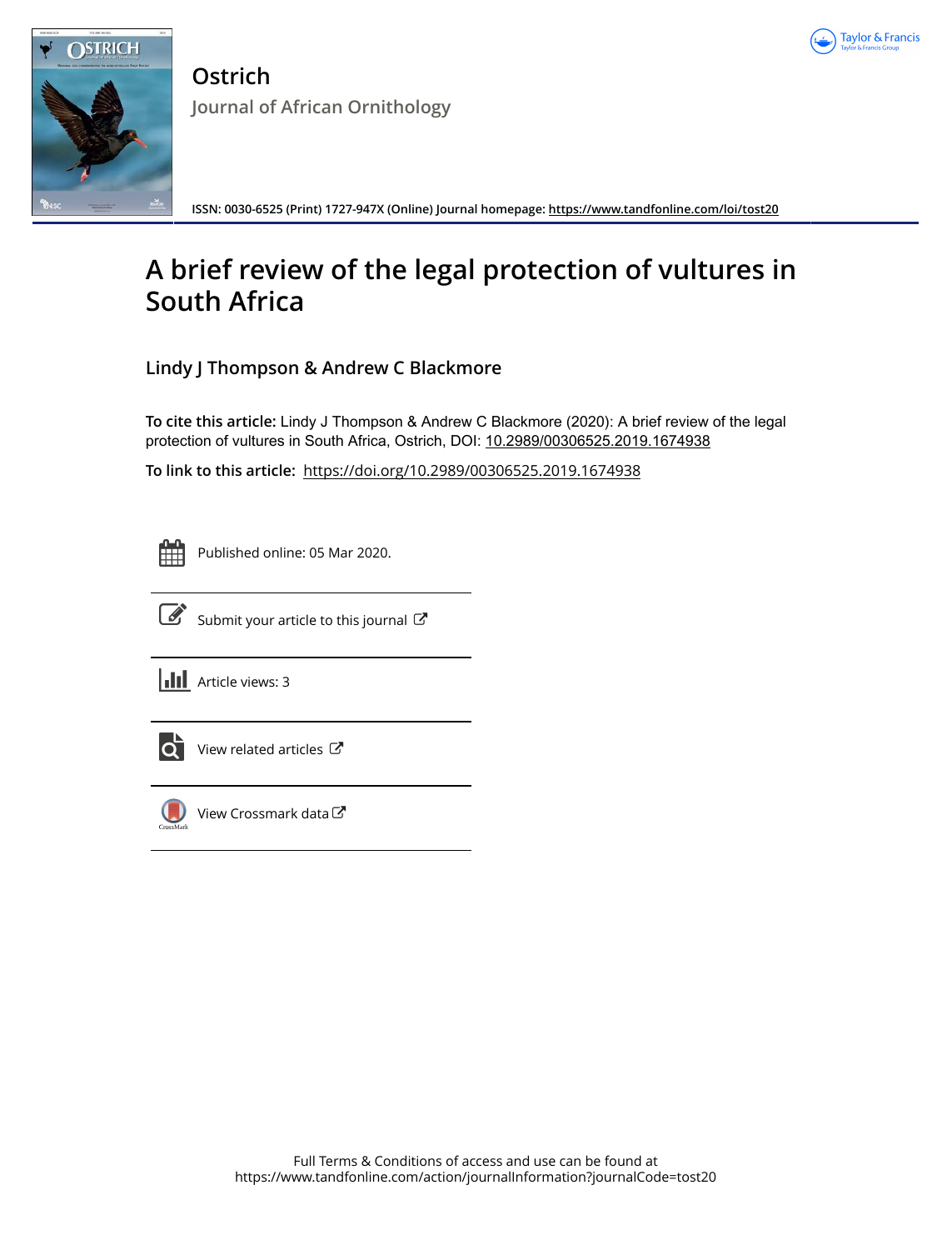*Review Article*

# **A brief review of the legal protection of vultures in South Africa**

**Lindy J Thompson1,2[\\*](http://orcid.org/0000-0001-9847-2003) and Andrew C Blackmore3,4**

*1 Birds of Prey Programme, Endangered Wildlife Trust, Modderfontein, Johannesburg, South Africa*

*2 Centre for Functional Biodiversity, School of Life Sciences, University of KwaZulu-Natal, Scottsville, South Africa*

*3 Ezemvelo KwaZulu-Natal Wildlife, Cascades, Pietermaritzburg, South Africa*

*4 School of Law, University of KwaZulu-Natal, Scottsville, South Africa*

*\*Corresponding author, email: [LindyT@ewt.org.za](mailto:LindyT@ewt.org.za)*

**Vulture numbers are globally in a decline and many species are considered as either endangered or critically endangered. The same applies to vultures in South Africa, raising concerns about the long-term persistence of these ecologically important birds in this country. The government is obliged to exercise its fiducial duties to bring into force legislation and exercise multilateral environmental agreements that provide for the protection of vultures. Despite vultures' importance and the paramount need to conserve them, there has been little critical review on the relevance and content of laws protecting vultures. We evaluated domestic and international legislation that provides for the protection of vultures in South Africa. These legal provisions were distributed across an array of biodiversity and non-biodiversity orientated statutes that are generally non-specific in nature, being embedded in general provisions that could be interpreted in a manner that provides for the protection of the country's vultures. These legal provisions are also fragmented, making their enforcement difficult. Laws that are most geared towards protecting vultures in South Africa are environmental laws at provincial scales. For vultures to enjoy the highest degree of protection under these provincial laws, all species of vultures that occur in South Africa must be elevated to 'Specially Protected' status.**

# **Un bref aperçu de la protection juridique des vautours en Afrique du Sud**

**À l'échelle mondiale, le nombre de vautours est en déclin et de nombreuses espèces sont considérées en danger ou en danger critique. Il en va de même pour les vautours d›Afrique du Sud, ce qui suscite des inquiétudes quant à la persistance à long terme de ces oiseaux d›importance écologique dans ce pays. Le gouvernement est obligé d›exercer ses obligations judicaires pour mettre en vigueur une législation et appliquer des accords environnementaux multilatéraux prévoyant la protection des vautours. En dépit de l'importance des vautours et de la nécessité primordiale de les conserver, peu d'examens critiques ont été consacrés à la pertinence et au contenu des lois protégeant les vautours. Nous avons évalué les législations nationales et internationales prévoyant la protection des vautours en Afrique du Sud. Ces dispositions juridiques étaient réparties dans un éventail de lois relatives à la diversité biologique et non axées sur la biodiversité, qui sont généralement de nature non spécifique, et qui sont intégrées à des dispositions générales pouvant être interprétées de manière à protéger les vautours du pays. Ces dispositions légales sont également fragmentées, ce qui rend leur application difficile. Les lois qui visent le plus à protéger les vautours en Afrique du Sud sont les lois environnementales à l›échelle provinciale. Pour que les vautours jouissent du plus haut degré de protection en vertu de ces lois provinciales, toutes les espèces de vautours présentes en Afrique du Sud doivent être élevées au « Statut spécialement protégé».**

**Keywords:** environmental law, multilateral environmental agreements

# **Introduction**

Vultures provide crucial ecosystem services, which include nutrient cycling, reducing the risk of animal diseases by rapidly removing carcasses from the landscape and their spiritual value (Rodríguez et al. 2006; Moleón et al. 2014; DeVault et al. 2016). Unfortunately, many Old World vulture populations are in rapid decline (Ogada et al. 2016b) and the six vulture species that are known to regularly breed in South Africa (Taylor et al. 2015) have suffered regional declines between 25% and 83%,

with the highest rate of loss recorded for the Bearded Vulture *Gypaetus barbatus* (Table 1). This has resulted in a regional conservation status of either Endangered or Critically Endangered for all of South Africa's vulture species (Table 1).

These declines are the result of numerous anthropogenic threats, the most important of which is poisoning, either intentionally or unintentionally, by people (Ogada et al. 2016b). Intentional poisoning of vultures occurs when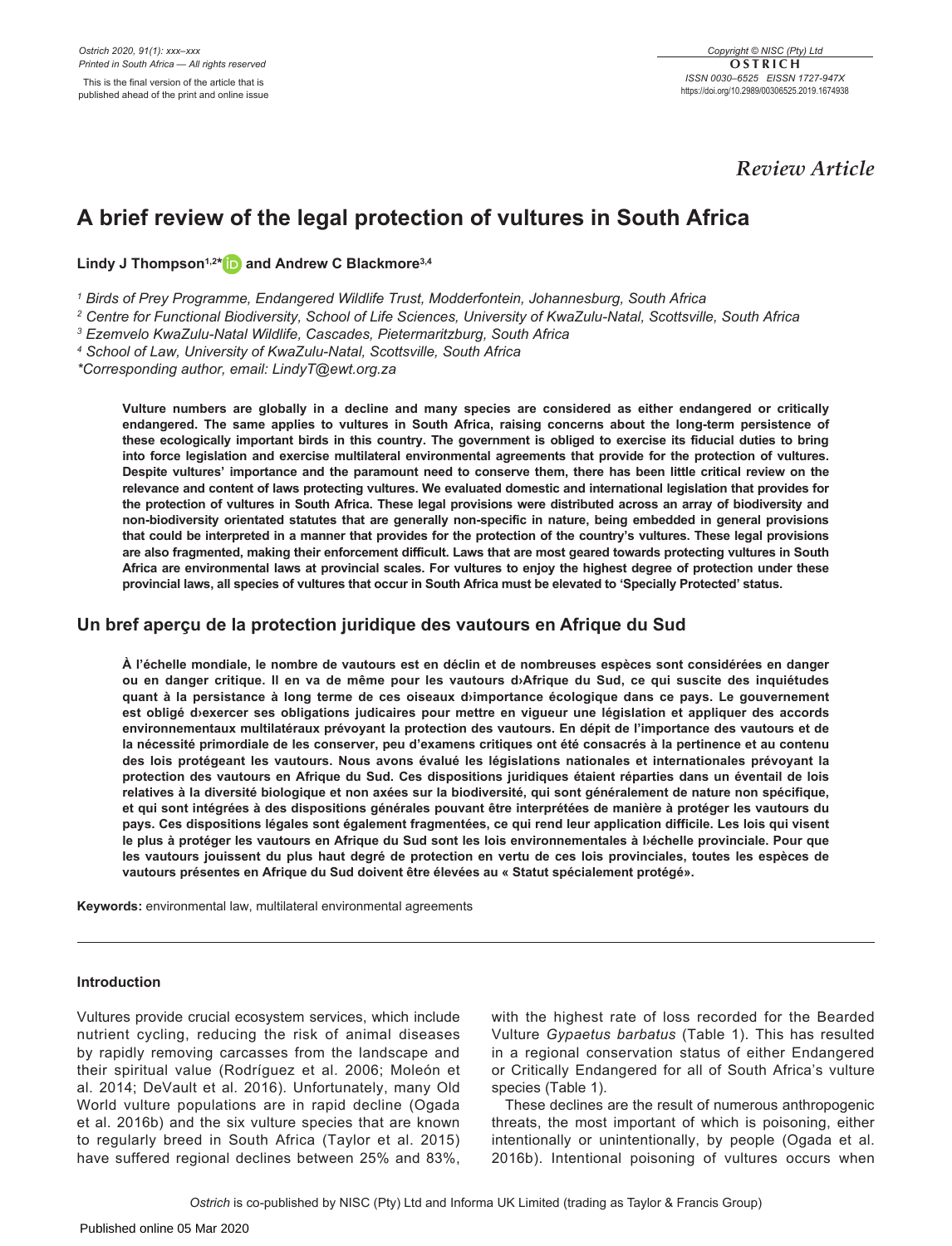| J<br>Ì            |
|-------------------|
|                   |
| j                 |
|                   |
|                   |
|                   |
|                   |
| ļ<br>ĺ            |
| I                 |
|                   |
|                   |
| $\tilde{\vec{c}}$ |
|                   |
| <br>١             |
|                   |
|                   |
| ï                 |
|                   |
| ĭ                 |
| į                 |
|                   |
| is si             |
|                   |
| Ì                 |
|                   |
| :                 |
|                   |
| :                 |
|                   |
|                   |
|                   |
|                   |
|                   |
| ً<br>ہ            |
|                   |
|                   |
| .<br>Sain         |
| ļ                 |
|                   |
| ֦֧֛               |
|                   |
| i                 |
|                   |
|                   |
| נ<br>יו           |
| an anto of        |
|                   |
|                   |
|                   |
|                   |
|                   |
|                   |
| a atatisa ani     |
|                   |
| l                 |
|                   |
| l                 |
| j                 |
|                   |
| i                 |
|                   |
| I<br>ı            |
| i                 |
| ica (RSA).        |
|                   |
|                   |
|                   |
|                   |
|                   |
| Í                 |
| ؛                 |
|                   |
|                   |
|                   |
|                   |
|                   |
|                   |
| Ś                 |
| Í                 |
|                   |
| j                 |
|                   |
|                   |
| 5                 |
|                   |
|                   |
| i                 |
| j<br>Ś            |
|                   |
| Ì                 |
|                   |
| ļ                 |
|                   |
| i                 |
|                   |
|                   |
|                   |
|                   |
|                   |
|                   |
| Z                 |
|                   |

| Species                                                                                                                                                                                                    | Global                 | Regional*               | Regional* decline                   | National population estimates                           | References |
|------------------------------------------------------------------------------------------------------------------------------------------------------------------------------------------------------------|------------------------|-------------------------|-------------------------------------|---------------------------------------------------------|------------|
| Palm-nut Vulture Gypohierax angolensis                                                                                                                                                                     |                        | unknown                 | not threatened, but data deficient  | 40 individuals (in RSA)                                 |            |
| Bearded Vulture Gypaetus barbatus                                                                                                                                                                          |                        | œ                       | 83% over last 3 generations (53 y)  | 352 to 390 individuals (c. 200 mature birds) regionally | ರ<br>ಹೆ    |
| Egyptian Vulture Neophron percnopterus                                                                                                                                                                     | $\overline{1}$         | extinct                 | unknown                             | Extinct <sup>e</sup> as a breeding species (in RSA)     | စ<br>ಸ     |
| Hooded Vulture Necrosyrtes monachus                                                                                                                                                                        | $\frac{\alpha}{\beta}$ | $\frac{1}{2}$           | $\geq$ 25% in 1 generation          | 100-200 mature individuals (in RSA)                     |            |
| <b>Nhite-backed Vulture Gyps africanus</b>                                                                                                                                                                 | $\frac{\alpha}{\beta}$ | E                       | 80% over 3 generations              | 3 435 breeding pairs (in RSA)                           | യ<br>ത     |
| Rüppell's Vulture Gyps rueppellii                                                                                                                                                                          | $\frac{\alpha}{\zeta}$ | None (vagrant)          | Not applicable                      | 1 breeding bird (paired with a Cape Vulture) in RSA     | a, t, g    |
| Cape Vulture Gyps coprotheres                                                                                                                                                                              | $\leq$                 |                         | $\geq 50\%$ in 3 generations (48 y) | 4 400 pairs (8 800 mature individuals) regionally       | e<br>a     |
| White-headed Vulture Trigonoceps occipitalis                                                                                                                                                               | g                      | $\frac{\alpha}{\omega}$ | 25% in 1 generation                 | 68 breeding pairs (in RSA)                              | a, e, h, i |
| appet-faced Vulture Torgos tracheliotos                                                                                                                                                                    | K                      | 즶                       | $\geq$ 50% in 3 generations (45 y)  | 166 breeding pairs (in RSA)                             | e<br>a     |
| *Regional' refers to South Africa, Lesotho and Swaziland. <sup>a</sup> The most recent breeding record of the Egyptian Vulture in RSA was in 1923 (Mundy 1978). References: a = IUCN (2019), b = Rushworth |                        |                         |                                     |                                                         |            |

and Piper (2004), c = Krüger (2014), d = Krüger et al. (2014a), e = Taylor et al. (2015), f = Snyman (1999), g = Venter (2017), h = B. Hoffman, pers. comm., i = B. Coverdale, pers. comm. and Piper (2004), c = Krüger (2014), d = Krüger et al. (2014a), e = Taylor et al. (2015), f = Snyman (1999), g = Venter (2017), h = B. Hoffman, pers. comm,, i = B. Coverdale, pers. comm

the birds are specifically targeted, either for belief-based use (Mander et al. 2007; McKean et al. 2013; Daboné et al. 2019), or to remove vultures from an area , in order to prevent the sentinel discovery of a poaching event (Roxburgh and McDougal 2012; Ogada 2014; Ogada et al. 2016a). The unintentional (secondary) poisoning of vultures occurs when various livestock managers use poison baits to target damage-causing animals, such as jackal and caracal (Allan 1989; Van Niekerk et al. 2013; Santangeli et al. 2017). A more insidious threat to vultures is lead poisoning caused by ingesting lead fragments from leaded ammunition (Gangoso et al. 2009; Iqbal et al. 2009; Kelly and Johnson 2011; Garbett et al. 2018b; Plaza and Lambertucci 2019). Both intentional and unintentional poisoning could have similarly devastating effects that contribute significantly to the decline in vulture numbers (Murn and Botha 2018). Other threats include habitat loss (Yosef and Bahat 2000; Mullié et al. 2017), electrocution on or collision with energy infrastructure (Boshoff et al. 2011; Angelov et al. 2012; Rushworth and Krüger 2014), anthropogenic disturbance (Bamford et al. 2009) and the illegal trade in vulture eggs (Dalton 2018).

These threats collectively highlight the need, *inter alia*, for robust laws to protect vultures and restrict harmful activities in their breeding and foraging habitats. These threats also raise the question of how much legal protection is currently afforded to the protection of vultures in South Africa. In this paper, we aim to collate the diverse hard and soft law, at international, national and provincial scales, that could be applied to mitigate threats to vultures. We collate this information for the particular benefit of conservationists, policy makers and decision makers. We also aim to conduct a critical review of these laws and propose amendments where necessary, to better protect vultures against current and emerging threats.

We acknowledge that poor enforcement of environmental legislation could render environmental laws meaningless (Sundström 2013). In some instances, the drivers of wildlife crime could overwhelm regulatory approaches, leading to environmental and health insecurity and necessitating alternative strategies for nature conservation (Challender and MacMillan 2014; Gore et al. 2019). These are complex and interrelated and although we do not delve deeper into the application of the law in this paper, we acknowledge the need for improved enforcement of South Africa's environmental legislation. We further recognise a need to develop ways to improve enforcement of the laws protecting South Africa's vultures.

We begin our review with the various multilateral environmental agreements, then we present the regional legal instruments, national legislation and finally, the relevant provincial ordinances. Where appropriate, we mention how each particular piece of legislation benefits vultures and where it could be strengthened.

# **Global Multilateral Environmental Agreements**

#### *Convention on Biological Diversity*

The Convention on Biological Diversity (United Nations 1992) was ratified by South Africa in 1995 and, *inter alia*, binds the country to ensure the conservation and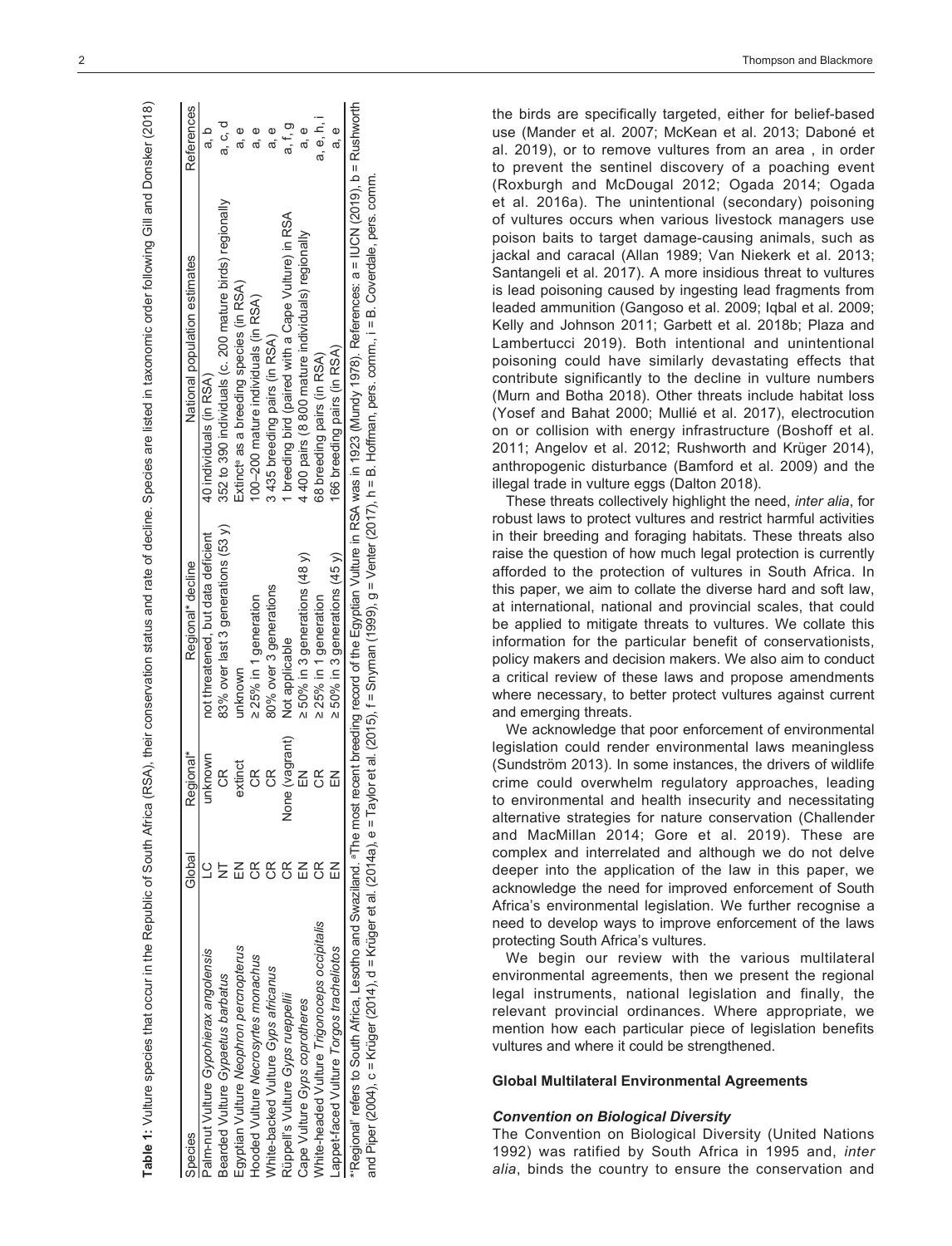sustainable use of biodiversity (Article 8(c)) by the implementation of national strategies, plans or programmes. It is thus common cause that the provisions of the Convention are extended to the conservation and protection of vultures for the benefit of current and future generations (preamble to the Convention, Article 6). Article 8 of the Convention refers to *in situ* conservation and outlines contracting parties' obligations to: (i) establish systems of protected areas (8(a)): (ii) maintain viable populations of species *in situ* (8(d)): promote the recovery of threatened species by implementing plans or other strategies (8(f)): and cooperate in providing financial support for *in situ* conservation (8(m)). Article 8(k) states that contracting parties shall '[d] develop or maintain necessary legislation and/or other regulatory provisions for the protection of threatened species and populations'. This has direct relevance to the vulture species that occur in South Africa, most of which are highly threatened (Table 1). It would be thus reasonable, if not a requirement, for South Africa to adopt legislation that provides for the implementation of various domestically binding instruments that provide for the conservation and protection of vultures. These legal instruments are discussed briefly below.

### *CITES*

The Convention on International Trade in Endangered Species of Wild Fauna and Flora (CITES) was enacted in South Africa in 1975. CITES outlines restrictions on the import and export of threatened and endangered species, aiming to ensure that trade in these species does not threaten their survival. All of the vulture species that occur in South Africa (including their parts and derivatives) are listed on CITES Appendix II (Table 2; UNEP-WCMC 2019). This means that these species are 'not necessarily now threatened with extinction, but they could become so unless trade is closely controlled' (Appendix II, CITES 1973). CITES does not require import permits for species listed on Appendix II and a CITES export permit could be legally obtained, as long as there is no detriment to the survival of the species (Appendix IV, CITES 1973). In an African context, trade in vultures and their body parts, is principally limited to within-country informal belief-based use where such is predominantly based on illegal trade (Sodeinde and Soewu, 1999; Whiting et al. 2013). Vultures were originally included on the CITES lists by listing the order Falconiformes as a means to focus on those species

potentially threatened by trade (e.g. eagles, hawks and falcons) (Table 2). There is, however, some evidence for an international illegal trade in live vultures for belief-based use, both in southern Africa (Mashele 2020) and elsewhere (Wallace 1986; MaMing and Xu 2015). However, given the inconsequential legal trade of southern African vultures or vulture derivatives across international boundaries (Mashele 2020), their listing as Appendix II species on the Convention currently provides little direct, if no, protection to these birds. Despite this observation, however, it has been recommended that an up-listing of all Old World vulture species to CITES Appendix I would assist in addressing the illegal trade in live birds and their body parts (Saidu and Buij 2013).

## *Convention on the Conservation of Migratory Species of Wild Animals*

The Convention on the Conservation of Migratory Species of Wild Animals (CMS), also referred to as the Bonn Convention, is administered under the United Nations Environment Programme. The CMS focuses on the conservation of migratory species and their habitats, across a species' range states. All of the vultures that occur in South Africa (except for the Bearded Vulture and the Palm-nut Vulture) are listed on Appendix I (Table 2), which comprises endangered migratory species. We recommend that the Bearded Vulture be up-listed to CMS Appendix I, in line with the South Africa's other vulture species (Table 2). South Africa became a party to the CMS in 1991, however, three of South Africa's six neighbouring countries are not signatories to the CMS, which could render it regionally ineffective.

On 4 December 2008, South Africa signed the CMS Memorandum of Understanding on Birds of Prey (the CMS Raptors MoU), a non-binding Multilateral Environmental Agreement aiming to improve domestic legal protection for migratory birds of prey. In October 2017, the Conference of the Parties to CMS (COP12) adopted the 'Multi-species Action Plan to conserve African-Eurasian vultures', which covers 128 vulture range states, including South Africa (Botha et al. 2017). This plan, serving as a guideline, requires vulture range states to draft and implement their own conservation plans that are specific to the country's individual circumstances, which includes consolidating the legislative provisions that provide for the protection of vultures. At the drafting of this paper, the 'Multi-species

**Table 2:** Dates of entry of South Africa's vulture species onto Appendix I and II of the CMS Raptors MoU and Appendix II of CITES

| <b>Species</b>                               | CMS Raptors MoU | <b>CITES</b> |
|----------------------------------------------|-----------------|--------------|
|                                              | Appendix I/II   | Appendix II  |
| Palm-nut Vulture Gypohierax angolensis       | $-1-$           | 2013         |
| Bearded Vulture Gypaetus barbatus            | $-/1979$        | 2013         |
| Egyptian Vulture Neophron percnopterus       | 2008/           | 2013         |
| Hooded Vulture Necrosyrtes monachus          | 2017 / 1979     | 2013         |
| White-backed Vulture Gyps africanus          | 2017 / 1979     | 2013         |
| Rüppell's Vulture Gyps rueppellii            | 2017 / 1979     | 2013         |
| Cape Vulture Gyps coprotheres                | 2017 / 1979     | 2013         |
| White-headed Vulture Trigonoceps occipitalis | 2017 / 1979     | 2013         |
| Lappet-faced Vulture Torgos tracheliotos     | 2017 / 1979     | 2013         |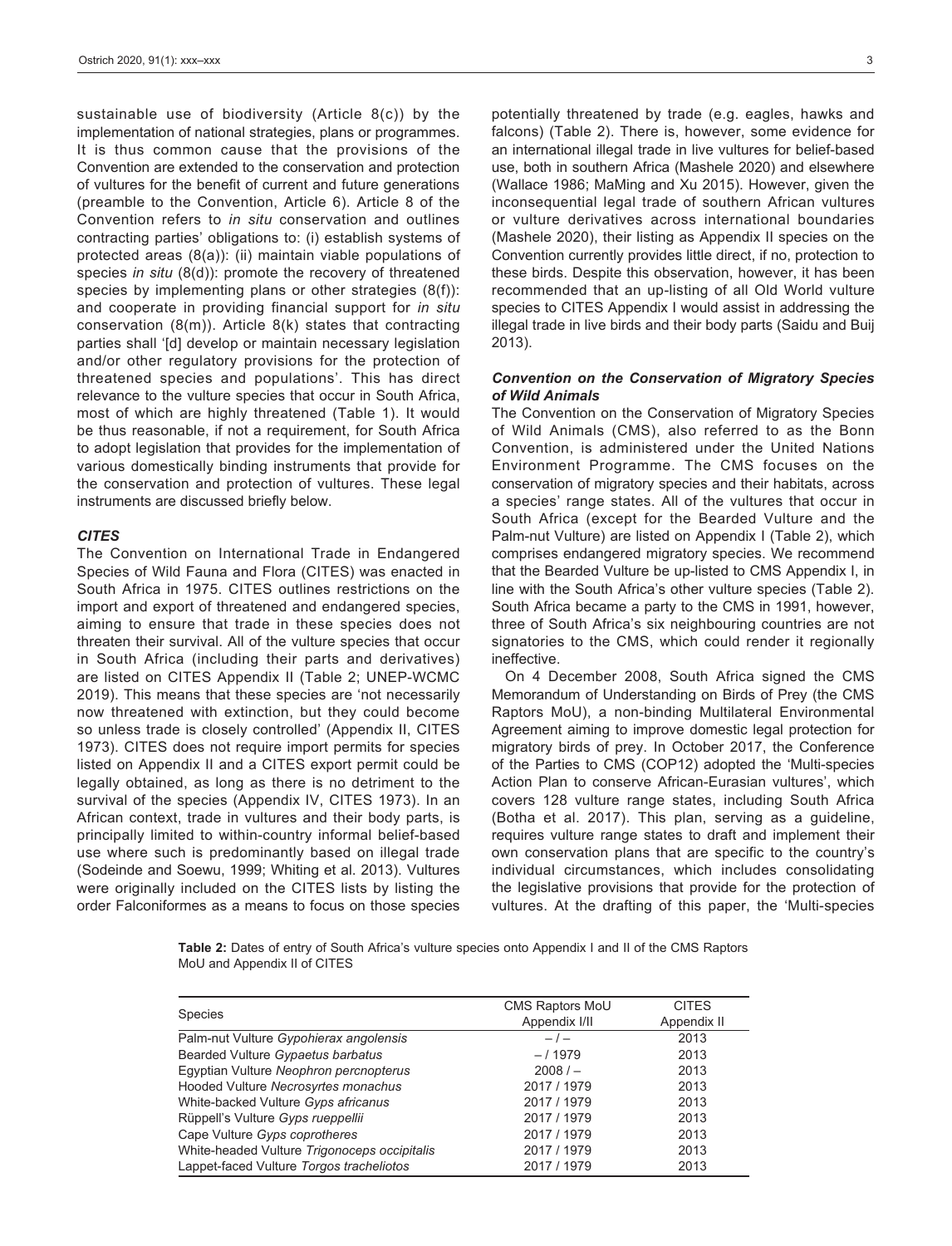Biodiversity Monitoring Plan for the Conservation of Vultures in South Africa' was still being formulated and had not been published for implementation.

CMS parties are encouraged by the IUCN's Hawai'i Recommendation (IUCN 2016), 'A path forward to address concerns over the use of lead ammunition in hunting', to engage with hunters, industry and other stakeholders (section 2.a) and to phase-out 'lead ammunition used for hunting in areas where scavengers are at particular risk from the use of lead ammunition' (section 2.b). Parties are also encouraged to consider the implementation of CMS Resolution 11.15 'Preventing poisoning of migratory birds', which was adopted at the 11th meeting of the Conference of Parties to CMS in Quito, 2014. This resolution recommended the phasing-out of leaded ammunition across all habitats and the replacement of leaded ammunition with non-leaded alternatives before 2017. The IUCN's Hawai'i Recommendation notes that 'there is some potential for lead poisoning to occur wherever lead ammunition is used for shooting' and that the ingestion of lead ammunition 'can cause avoidable suffering and mortality'…'in some wildfowl, raptor and scavenger species' (Mateo et al. 1997; Fisher et al. 2006; Franson and Pain 2011). South African restrictions on lead ammunition relate only to a partial ban on lead shot for waterfowl (Avery and Watson 2009). We recommend that South Africa should enact legislation banning the use of leaded ammunition for the benefit of vultures and other scavengers. This could entail regulating lead (and the pathways by which vultures could feasibly ingest lead) in the provincial ordinances (Table 3), which currently refer to poison only in the context of chemical substances laid down to deliberately kill animals.

*Stockholm Convention on Persistent Organic Pollutants* The Stockholm Convention on Persistent Organic Pollutants was adopted in 2001 (UNEP 2009). It aims to protect human and environmental health by regulating and banning persistent organic pollutants (POPs). The Convention's list of regulated POPs includes DDT and dieldrin, organochlorine pesticides that have been linked to population-level reproductive problems in raptors worldwide (Ames 1966; Grier 1982; Opdam et al. 1987; Newton and Haas 1988; Olsen et al. 1992). Although South Africa became a signatory to the Convention in 2001 and ratified it in 2002 and particularly following the malaria epidemic in 2000, the Country argued for a continuation of use (although at significantly reduced levels) of DDT as a means for the control of this disease (Bouwman et al. 2006; Wells and Leonard 2006; Sharp et al. 2007; Ranson et al. 2011). The occurrence of residues of DDT and its metabolites (DDE and DDD) in White-backed, Lappet-faced and Cape Vultures in South Africa (Van Wyk et al. 1993; Van Wyk et al. 2001) is likely to persist in the vulture populations foraging in the malarial areas of southern Africa as a result of the previous and continued use of DDT. Without better enforcement, the Stockholm Convention on Persistent Organic Pollutants is unlikely to have a significant positive impact on the conservation of vultures, at least, in southern Africa.

Table 3: The varying levels of protection provided to vultures in each of South Africa's nine provinces, according to their respective provincial acts governing the use of nature and the The varying levels of protection provided to vultures in each of South Africa's nine provinces, according to their respective provincial acts governing the use of nature and the greatest legal protection corresponding maximum penalties for contraventions of the provisions of the ordinances, with respect to the vulture species afforded the greatest legal protectioncorresponding maximum penalties for contraventions of the provisions of the ordinances, with respect to the vulture species afforded the **Table 3:** 

| 3yps <i>coprotheres</i> , EG = Egyptian Vulture Neop <i>hron percnopterus</i> , HV = Hooded Vulture Necros <i>yrtes monachus</i> , LfV = Lappet-<br>faced Vulture Torgos tracheliotos, RV = Rüppell's Vulture Gyps rueppellii, WbV = White-backed Vulture Gyps africanus, WhV = White-headed Vulture Trigonoceps occipitalis. References: a =<br>Eastern Cape Province (1974), b = Free State Province (1969), c = Gauteng Province (1983), d = KwaZulu-Natal Province (1974), e = Limpopo Province (2003), f = Mpumalanga Province<br>R250 000 (US\$13 448)<br>R100 000 (US\$5 379)<br>R100 000 (US\$5 379)<br>R100 000 (US\$5 379)<br>R10 000 (US\$538)<br>R 2 000 (US\$108)<br>R 1500 (US\$81)<br>unspecified<br>unspecified<br>Specially protected wild animals<br>Specially protected species<br>Endangered wild animals<br>Specially protected birds<br>Protected game<br>Protected game<br>Protected game<br>Protected game<br>are listed as:<br>Endangered<br>BV = Bearded Vulture Gypaetus barbatus, CV = Cape Vulture (<br>been afforded legal protection<br>CV, EV, HV, LIV, WbV, WhV<br>BV, CV, EV, PnV<br>$\geq$<br>Northern Cape<br>KwaZulu-Natal<br>Western Cape<br>Eastern Cape<br>Mpumalanga<br>North West<br>Free State<br>Gauteng<br>pobodui | Province | Vulture species that have | These species | Maximum fine |                      | Reference |
|-----------------------------------------------------------------------------------------------------------------------------------------------------------------------------------------------------------------------------------------------------------------------------------------------------------------------------------------------------------------------------------------------------------------------------------------------------------------------------------------------------------------------------------------------------------------------------------------------------------------------------------------------------------------------------------------------------------------------------------------------------------------------------------------------------------------------------------------------------------------------------------------------------------------------------------------------------------------------------------------------------------------------------------------------------------------------------------------------------------------------------------------------------------------------------------------------------------------------------------------------------------------|----------|---------------------------|---------------|--------------|----------------------|-----------|
|                                                                                                                                                                                                                                                                                                                                                                                                                                                                                                                                                                                                                                                                                                                                                                                                                                                                                                                                                                                                                                                                                                                                                                                                                                                                 |          |                           |               |              | Maximum imprisonment |           |
|                                                                                                                                                                                                                                                                                                                                                                                                                                                                                                                                                                                                                                                                                                                                                                                                                                                                                                                                                                                                                                                                                                                                                                                                                                                                 |          |                           |               |              | 10 years             |           |
|                                                                                                                                                                                                                                                                                                                                                                                                                                                                                                                                                                                                                                                                                                                                                                                                                                                                                                                                                                                                                                                                                                                                                                                                                                                                 |          |                           |               |              | 10 years             |           |
|                                                                                                                                                                                                                                                                                                                                                                                                                                                                                                                                                                                                                                                                                                                                                                                                                                                                                                                                                                                                                                                                                                                                                                                                                                                                 |          |                           |               |              | 18 months            |           |
|                                                                                                                                                                                                                                                                                                                                                                                                                                                                                                                                                                                                                                                                                                                                                                                                                                                                                                                                                                                                                                                                                                                                                                                                                                                                 |          |                           |               |              | two years            |           |
|                                                                                                                                                                                                                                                                                                                                                                                                                                                                                                                                                                                                                                                                                                                                                                                                                                                                                                                                                                                                                                                                                                                                                                                                                                                                 |          |                           |               |              | 15 years             |           |
|                                                                                                                                                                                                                                                                                                                                                                                                                                                                                                                                                                                                                                                                                                                                                                                                                                                                                                                                                                                                                                                                                                                                                                                                                                                                 |          |                           |               |              | five years           |           |
|                                                                                                                                                                                                                                                                                                                                                                                                                                                                                                                                                                                                                                                                                                                                                                                                                                                                                                                                                                                                                                                                                                                                                                                                                                                                 |          |                           |               |              | two years            |           |
|                                                                                                                                                                                                                                                                                                                                                                                                                                                                                                                                                                                                                                                                                                                                                                                                                                                                                                                                                                                                                                                                                                                                                                                                                                                                 |          |                           |               |              | 10 years             |           |
|                                                                                                                                                                                                                                                                                                                                                                                                                                                                                                                                                                                                                                                                                                                                                                                                                                                                                                                                                                                                                                                                                                                                                                                                                                                                 |          |                           |               |              | 10 years             |           |
|                                                                                                                                                                                                                                                                                                                                                                                                                                                                                                                                                                                                                                                                                                                                                                                                                                                                                                                                                                                                                                                                                                                                                                                                                                                                 |          |                           |               |              |                      |           |
| (1998), g = North West Province (1983), h = Western Cape Province (1974) and i = Northern Cape Province (2009)                                                                                                                                                                                                                                                                                                                                                                                                                                                                                                                                                                                                                                                                                                                                                                                                                                                                                                                                                                                                                                                                                                                                                  |          |                           |               |              |                      |           |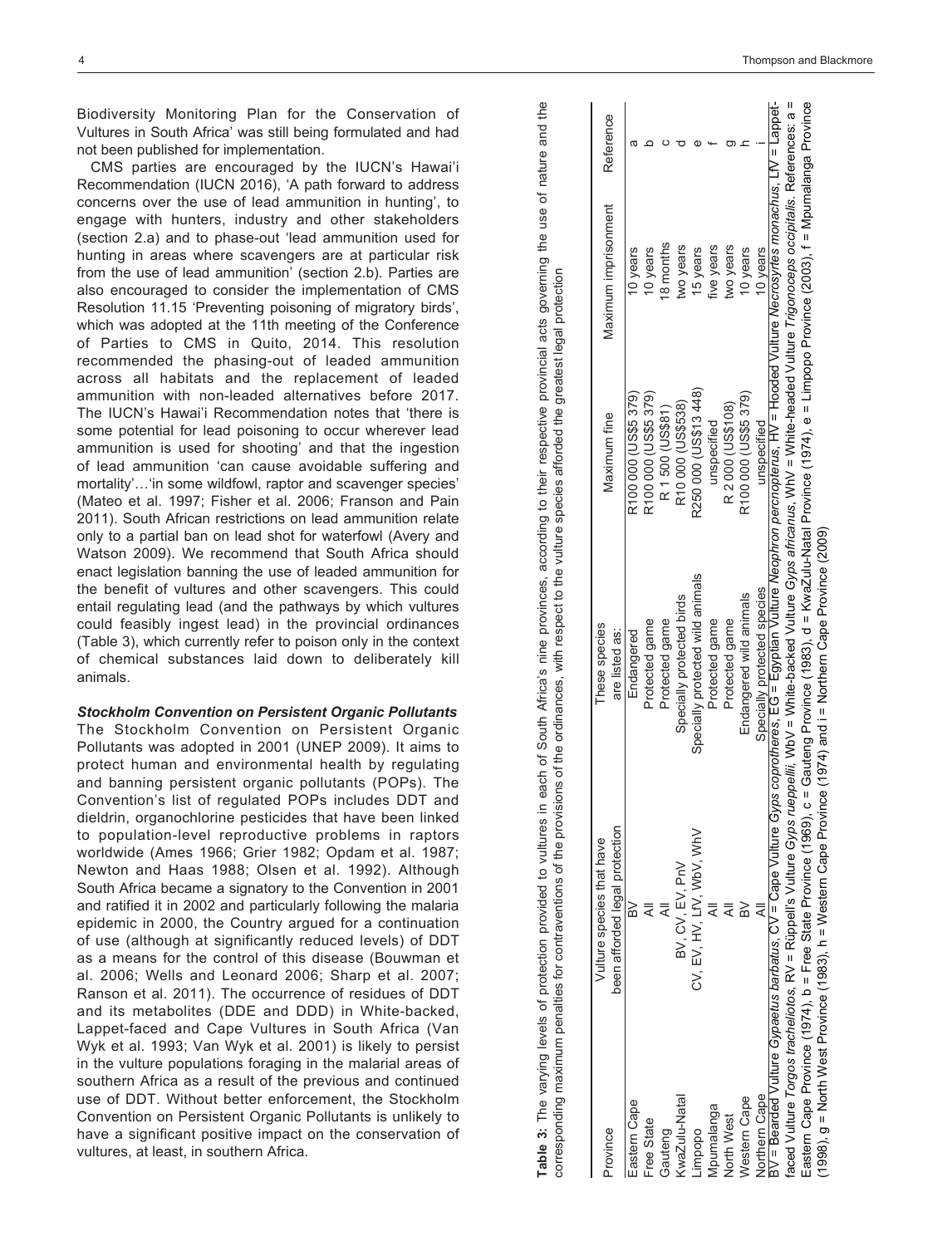# *Rotterdam Convention on the Prior Informed Consent Procedure for Certain Hazardous Chemicals and Pesticides in International Trade*

The Rotterdam Convention was signed in 1998 and entered into force in 2004 (UNEP-FAO 2017). It focuses on prior informed consent as a key tool for developing countries to make informed decisions on the import and use of highly toxic chemicals. It enables member governments (including South Africa) to exchange information on banned or severely restricted chemicals and to prevent unwanted trade in certain chemicals (Annex III). This list comprises pesticides that have been banned or severely restricted for health or environmental reasons and it includes carbofuran, an agricultural pesticide that can kill non-target species, such as humans and vultures, where poisoning could occur via the food chain, by secondary exposure and by direct poisoning with laced bait (Otieno et al. 2010). It is difficult to say whether the Rotterdam Convention has resulted in a reduction on the use of these chemicals, which, at the time of drafting this manuscript, still seem to be widely available in South Africa and have been implicated in numerous vulture mass-poisoning events (Ogada et al. 2016a). Indeed, the easy availability of carbamate, organophosphate and other pesticides, could be the key cause of intentional and unintentional poisoning of vultures in South Africa (Ogada 2014)

#### *Agreements to create Transfrontier Conservation Areas*

Although there is no specific legislation that provides for transfrontier initiatives, there are multilateral agreements between South Africa and various neighbouring countries, which have resulted in six transfrontier conservation areas being established. These include the (i) |Ai-|Ais/ Richtersveld Transfrontier Park, (ii) Kgalagadi Transfrontier Park, (iii) Great Limpopo Transfrontier Conservation Area (TFCA), (iv) Greater Mapungubwe TFCA, (v) Lubombo TFCA and (vi) Maloti-Drakensberg TFCA (Department of Environmental Affairs 2019). The latter is particularly important for vultures, as it comprises much of the breeding range of southern Africa's geographically and genetical isolated population of Bearded Vultures (Krüger et al. 2014a; Krüger 2014). Similarly, the 35 000 km² Great Limpopo TFCA contains breeding populations of four vulture species (Murn et al. 2013; Thompson et al. 2017) and the South African section of the Lubombo TFCA might be important for White-backed (Taylor et al. 2015) and Palm-nut Vultures (IUCN 2019). The South African Development Community's (SADC) Protocol on Wildlife Conservation and Law Enforcement requires each of the states that have signed memorandums of understanding to establish Transfrontier Conservation Areas to cooperate in the conservation and sustainable use of their shared wildlife resources (SADC 1999). The SADC Protocol is discussed in more detail below.

## *Convention Concerning the Protection of the World Cultural and Natural Heritage 1972*

The Convention Concerning the Protection of the World Cultural and Natural Heritage 1972 (also known as the World Heritage Convention) (UNESCO 1972), links nature conservation to the preservation of cultural properties. Its

definition of 'natural heritage' includes 'areas that constitute the habitat of threatened species of animals' (Article 2). South Africa ratified the convention in 1997 and as of 31 January 2017, there were 193 states of the convention. The states recognise that their heritage constitutes a world heritage and they accept that it is their duty to protect it (Article 6).

Where a world heritage site includes habitat critical for the survival of one of more species of vultures and should this habitat be included in the outstanding universal values that led to the site's inscription, the state party responsible for the site would be obliged to safeguard that habitat as part of a global heritage. Should, however, the vulture habitat not be included in the outstanding universal values that led to the site's inscription, the Convention would provide little if any impetus to have the habitat safeguarded. Furthermore, whereas the Convention covers both natural and cultural physical in intangible heritage (Articles 2 and 3), a species irrespective of its threatened status or its global charisma, by definition, cannot qualify as an 'outstanding universal value'. In many respects, such limitation adds to the sentiment that the scope of the Convention requires reconsideration (Strasser 2002). Thus, vultures and vulture habitat occurring inside inscribed world heritage sites enjoy little protection under the World Heritage Convention.

#### **Regional and subregional legal instruments**

# *Revised African Convention on the Conservation of Nature and Natural Resources*

The Revised African Convention on the Conservation of Nature and Natural Resources (also known as the Maputo Convention) was adopted in Maputo in 2003 and entered into force in 2016 and was amended by its parties in 2017 (African Union 2003). This Convention aims to 'enhance environmental protection' and 'foster the conservation and sustainable use of natural resources' (Article II) and it supports the creation of a network of conservation areas and environmental management that is based on scientific research (Article XVIII). The Convention was ratified by South Africa in 2013 and is speculated to have played a significant role in the drafting of South Africa's biodiversity conservation legislation (Blackmore 2018). Parties are obliged, under Article IX, to 'maintain and enhance species and genetic diversity of plants and animals', paying particular attention to 'socially, economically and ecologically valuable species that are threatened'. With regards to hunting and capturing, the Convention prohibits the use of indiscriminate means of taking and the use of means that are capable of causing serious disturbance to populations of a species (Article IX, 3 (b) (iii)), which must include drugs and poisons. It is the most comprehensive regional treaty on the conservation of natural resources and the environment, however, as with most Multilateral Environmental Agreements (MEAs), there are few penalties for non-compliance, making full implementation very unlikely (Ogada 2014). Nonetheless, this Convention, together with the SADC Protocol discussed below, provides individual and collective foundation for, at least, southern African states to conserve and protect vultures.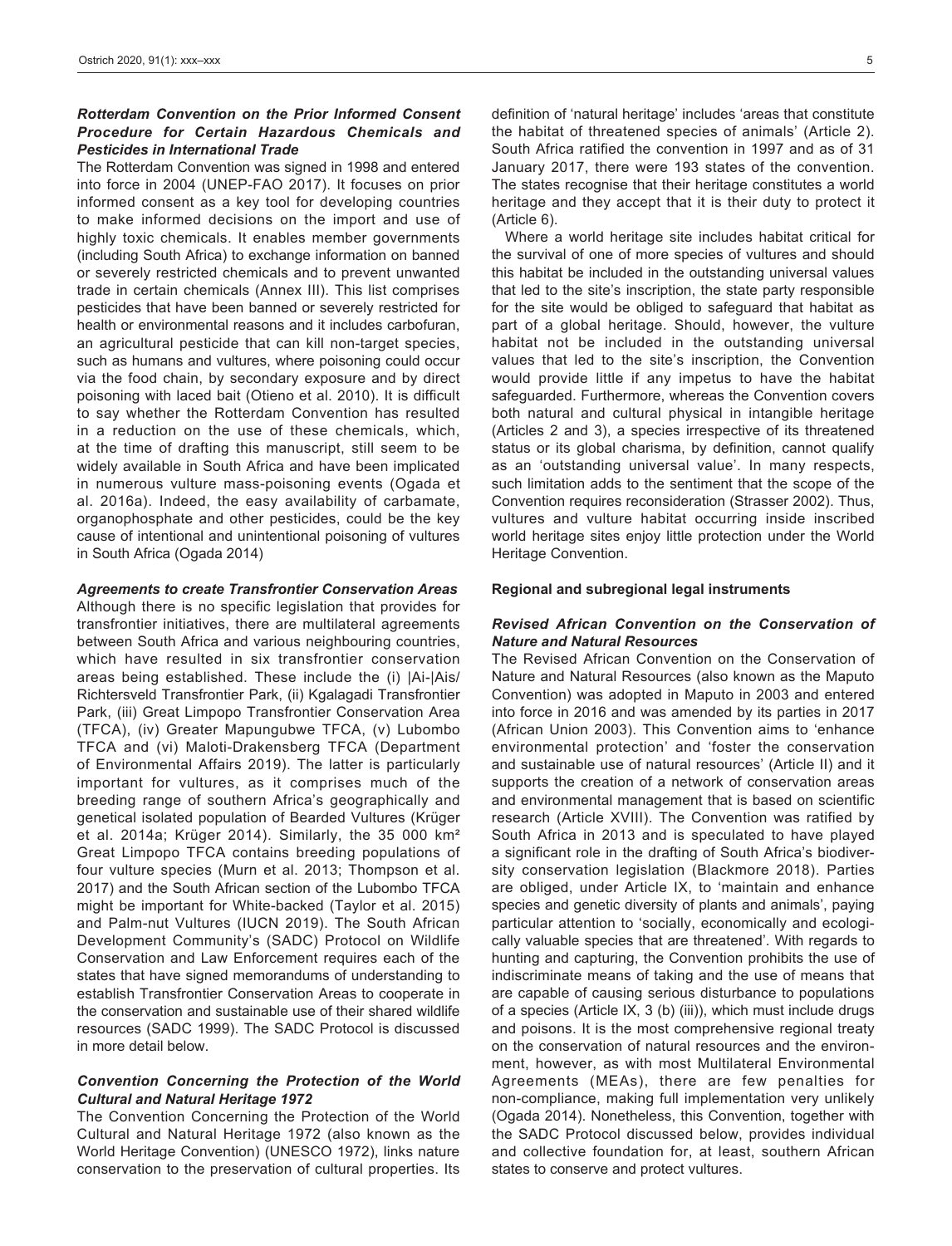# *SADC Protocol on Wildlife Conservation and Law Enforcement*

The Southern African Development Community (SADC) is a regional organisation that was established in 1992, to continue strengthening ties within the Southern African region. SADC protocols are legally binding documents, to which member states are committed. SADC passed its Protocol on Wildlife Conservation and Law Enforcement in 1999. The protocol aims to establish a common framework for the conservation and sustainable use of wildlife resources among member states and to assist with the enforcement of laws governing those resources (SADC 1999). It encourages SADC states to cooperate over shared resources and prohibits them from damaging neighbouring biodiversity (Wolmer 2003; Holmes-Watts and Watts 2008; Blackmore and Trouwborst 2018). Old World vultures can be considered a shared resource, because their large home-ranges transcend international borders: South African legislation can affect vultures that travel between Lesotho, Swaziland, Mozambique, Zimbabwe, Botswana, Zambia, Namibia and Angola (Phipps et al. 2013; Krüger et al. 2014b; Botha et al. 2017), all of which are among the 14 SADC members. SADC states are required to develop public education programmes concerning wildlife conservation, to support research that contributes to the sustainable use and conservation of wildlife conservation and to adopt and enforce policy and legal instruments necessary to ensure the conservation and sustainable use of wildlife resources (Articles 5, 6 and 7). Parties must also have restrictions on trade in wildlife resources and products and protect wildlife resources and wildlife habitats to ensure the maintenance of viable wildlife populations (Article 7). Parties must also cooperate in wildlife law enforcement and allocate appropriate financial and human resources required for the effective application of the legislation governing the conservation and sustainable use of wildlife (Article 9).

The Protocol provides an effective vehicle for neighbouring SADC countries to set in place transfrontier conservation areas (TFCA) and parks (TFCP) (Article 4). A transfrontier conservation area differs from a park (which is usually intended strictly for conservation) in that it contains multiple land uses that promote the conservation of, *inter alia*, biodiversity (Wolmer 2003). In both instances (TFCAs and TFCPs), the threat to vultures (e.g. poisoning, capture) could be specifically regulated, if not precluded. As mentioned earlier, the Protocol is a powerful tool that could be used specifically for the protection of vultures at a regional scale. The application and effectiveness of the Protocol, together with the Maputo Convention, to conserve and protect vultures, however, need to be ascertained.

#### **National legislation (South Africa)**

#### *Constitution of the Republic of South Africa*

All South African legal provisions are based on the Constitution (Republic of South Africa 1996), where Section 24 in the Bill of Rights (the Environmental Right) states that: Everyone has the right  $-$ 

(a) to an environment that is not harmful to their health or wellbeing: and

- (b) to have the environment protected, for the benefit of present and future generations, through reasonable legislative and other measures that –
	- (i) prevent pollution and ecological degradation:
	- (ii) promote conservation: and
	- (iii) secure ecologically sustainable development and use of natural resources, while promoting justifiable economic and social development.

The premise of vulture conservation is protected under Subsection (b) of the Environmental Right, because ecologically functional vulture populations are essential to avoid ecological degradation (Markandya et al. 2008). The Environmental Right is operationalised mainly via South Africa's National Environmental Act 107 of 1998 (NEMA). This statute is discussed below.

#### *Environment Conservation Act No. 73 of 1989*

The Environment Conservation Act No. 73 of 1989 has now mostly been replaced by NEMA and the specific environmental legislation this Act provides for, but some provisions remain in force. The Act provides for 'effective protection and controlled utilisation of the environment' (Republic of South Africa 1989). The Act is relevant to vultures, in that it covers (in Part V, section 21 (2)): land use and transformation: resource removal, including natural living resources: energy generation and distribution: and recreation. All of which harbour both direct and indirect threats to vultures.

*National Environmental Management Act No. 107 of 1998* The National Environmental Management Act No. 107 of 1998 (NEMA) serves as environmental framework legislation for the sustainable use of the natural environment and the conservation of biodiversity in South Africa (Nel and Du Plessis 2001; Blackmore 2015). NEMA provides a number of key provisions directly relevant to the conservation and protection of vultures.

The first is the provision of general principles of environmental management that are to be applied in all decision making undertaken by the state where the environment may be affected (Section 2). The primary purpose of these principles is to ensure the progressive achievement of the 'environmental right' held in the Bill of Rights in the country's constitution (Republic of South Africa 1996).

The second key provision is the requirement for an environmental impact assessment (EIA) to be undertaken prior to any activity taking place that may significantly harm the environment (Section 22 and 28). These activities are listed in three Government Gazette notices. It is common cause that the effectiveness of the EIA process is directly dependent on the environmental assessment practitioner, avian specialists and, importantly the assessing government official, to understand the susceptibility of vultures to both direct and indirect consequences of a potentially harmful activity being undertaken. Such understanding would need to include the applicability of mitigation and remediation measures that would render the impact on vultures negligible should the activity be permitted. In making this observation, cognisance is made of the threat of powerlines, wind turbines and other associated aerial infrastructure to vultures. We recognise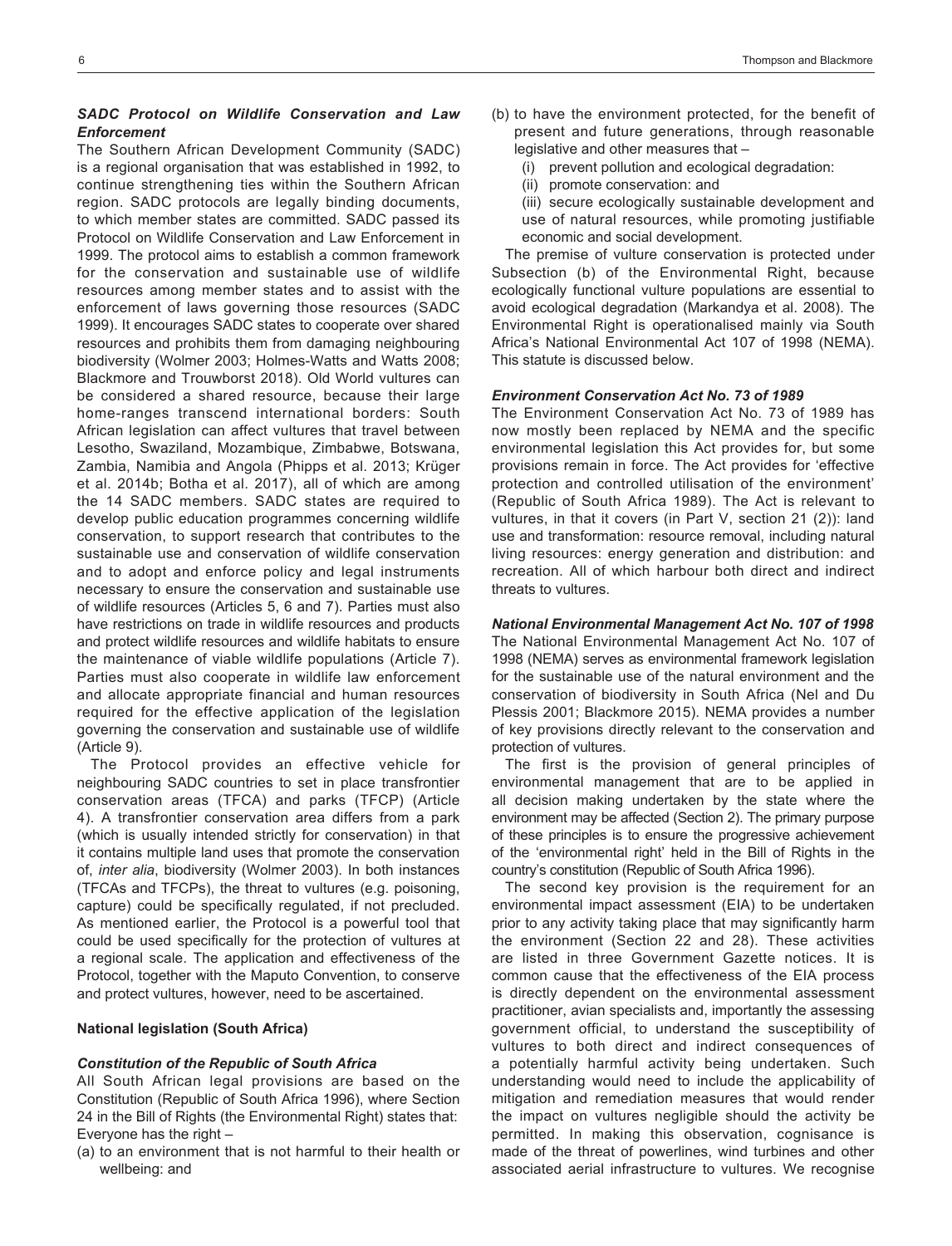that the EIA is the principle legal instrument to avoid or mitigate the impacts of this infrastructure on vultures. Although these impacts have been extensively studied (see, for example, De Lucas et al. 2008; Boshoff et al. 2011; Angelov et al. 2012; Carrete et al. 2012; Rushworth and Krüger 2014; Buechley et al. 2018), the effectiveness of these assessments with view to determining whether dedicated legislation is required that goes beyond the Protection of Threatened or Protected Species Regulations (see below) remains to be explored.

Thirdly, NEMA provides for the promulgation of specific environmental legislation. Those specific environmental statutes that are relevant to the conservation and protection of vultures are discussed below.

# *National Environmental Management: Biodiversity Act No. 10 of 2004*

The National Environmental Management: Biodiversity Act No. 10 of 2004 (Republic of South Africa 2004) aims to provide for the conservation of South Africa's biodiversity under the framework of the National Environmental Management Act of 1998. The purpose of chapter 4 of the Biodiversity Act is to:

- '(b) provide for the protection of species that are threatened or in need of protection to ensure their survival in the wild:
- (c) give effect to the Republic's obligations under international agreements regulating international trade in specimens of endangered species: and
- (d) ensure that the utilisation of biodiversity is managed in an ecologically sustainable way.'

The Act enables the restriction of activities that negatively affect those species that are vulnerable, endangered or critically endangered (Chapter 4, Part 2). This in turn gives rise to national and provincial 'Protection of threatened or protected species' (ToPS) Regulations, which govern the possession, movement and trade of vultures and their parts.

# *NEMBA Biodiversity Management Plan for Gypaetus barbatus meridionalis*

Arising from the Biodiversity Act (and the ToPS Regulations) is the National Environmental Management: Biodiversity Act (10/2004): Biodiversity Management Plan for *Gypaetus barbatus meridionalis* (Department of Environmental Affairs 2014). This management plan for the long-term survival of Bearded Vultures in South Africa will likely be integrated into the Multi-species Biodiversity Monitoring Plan for the Conservation of Vultures in South Africa, the drafting of which is being steered by the Department of Environmental Affairs. Both the effectiveness of ToPS Regulations and this management plan on improving the conservation status of vultures needs to be explored to determine whether these instruments have had a positive impact on ameliorating the threats to vultures and to determine whether (as mentioned above) additional legislative interventions are required.

# *National Environmental Management: Protected Areas Act No. 57 of 2003*

Chapter 3 of the Protected Areas Act (Republic of South Africa 2003) lists various guiding principles, some of which pertain to vultures and their conservation. These include: promotion of 'the recovery of endangered and vulnerable

species': protection of 'South Africa's threatened or rare species': and assistance in ensuring 'the sustained supply of environmental goods and services' (Chapters 3, 17. (l), (e) and (g), respectively). This has special relevance to South Africa's vulture species, most of which are endangered or critically endangered (Table 1) and provide important, if not critical, environmental services to people and livestock (Whelan et al. 2008; Moleón et al. 2014; Morales-Reyes et al. 2015).

# *National Environmental Management: Waste Act No. 59 of 2008*

The Waste Act No. 59 of 2008 (Republic of South Africa 2009) regulates waste management to protect public health and the environment. It provides for measures to prevent pollution and ecological degradation and for the remediation of contaminated land. Habitat used by vultures for bathing, breeding and foraging may be protected under Part 6, section 26(1)(*a*) of the Act, which prohibits the disposal of waste on land or in waterbodies. Similarly, littering is prohibited under section 27(2)(*a*) of the Act and this should benefit Cape Vultures in particular, as this species is known to ingest small pieces of plastic and glass (Benson et al. 2004; Pfeiffer et al. 2017b).

# *Other relevant legislation (South Africa)*

#### *National Heritage Resources Act No. 25 of 1999*

The National Heritage Resources Act No. 25 of 1999 (Republic of South Africa 1999) empowers civil society to conserve, at a national level, the Republic's national heritage resources 'so that they may be bequeathed to future generations'. The National Heritage Resources Act (NHRA) also provides for provincial heritage resources authorities to designate heritage areas to 'protect any place of environmental or cultural interest' (section 31). Many South Africans have strong cultural beliefs surrounding vultures and therefore the NHRA could perhaps be used to designate areas that protect vultures, such as breeding, bathing and foraging habitat.

#### *Animal Protection Act No. 71 of 1962*

Sections 2(d) and 2(j) of the Animals Protection Act No. 71 of 1962 (Republic of South Africa 1962) respectively state that an offence has been committed by: Any person who – 'lays or exposes any poison or any poisoned fluid or edible matter of infectious agents, except for the destruction of vermin or marauding domestic animals or without taking reasonable precautions to prevent injury or disease being caused to animals' or 'lays any trap or other device for the purpose of capturing or destroying any animal, wild animal or wild bird the destruction of which is not proven to be necessary for the protection of property or for the prevention of the spread of disease'. Any person found guilty of such offences may be fined up to R5 000 (US\$268) (Republic of South Africa 1985), or imprisoned for up to twelve months (Republic of South Africa 1997).

#### *South African National Forest Act, Section 15(1)*

Under Section 15(1) of the South African National Forests Act, 1998, 'no person may cut, disturb, damage, destroy or remove any protected tree: or collect, remove, transport,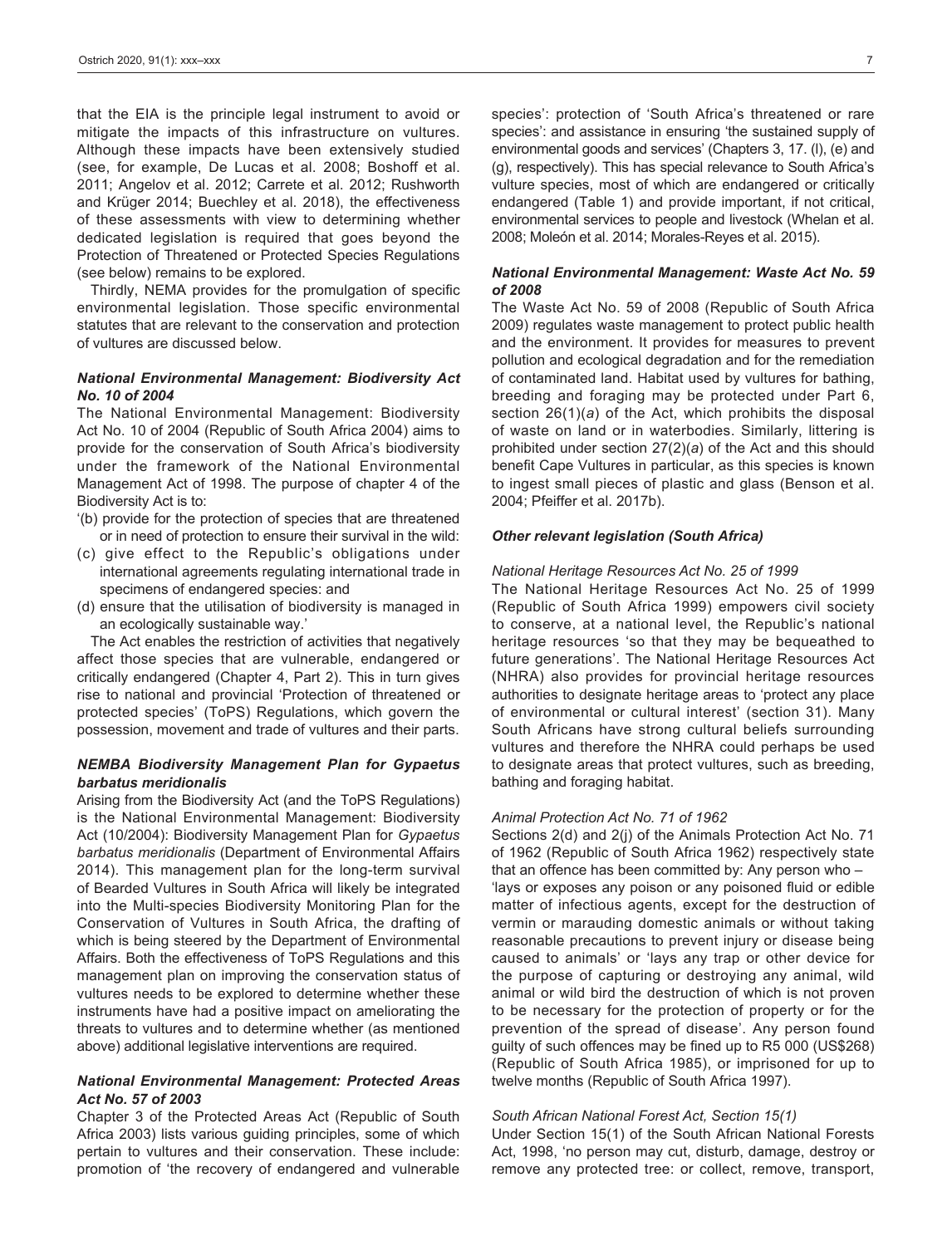export, purchase, sell, donate or in any other manner acquire or dispose of any protected tree, except under a licence granted by the Minister' (Republic of South Africa 1998). Contravention of this Act is an offence and may result in a fine and/or imprisonment for up to three years. Certain vulture nesting trees, including *Breonadia salicina*, in which Hooded Vultures nest in Limpopo Province (LJ Thompson and John Davies, Birds of Prey Programme, Endangered Wildlife Trust, South Africa, pers. obs.) are protected under this Act (Republic of South Africa 2011) and the current sale of furniture made from this tree species at various locations in the Lowveld (LJ Thompson and John Davies, Birds of Prey Programme, Endangered Wildlife Trust, South Africa, pers. obs.) without a permit, is an offence and requires investigation and enforcement. Another vulture nesting tree species listed as protected is *Vachellia erioloba*, which is widely used by nesting White-backed Vultures in the Northern Cape and Free State (Mundy et al. 1992). Despite its protection, *V. erioloba* is vulnerable to clearing for 'improved grazing' and it is used for firewood and building materials (Seymour and Milton 2003; Colahan 2004). Other vulture nesting trees, such as *Diospyros mespiliformis, Ficus sycomorous* and *Senegalia nigrescens*, are not listed (see Republic of South Africa 2011), but, because of their important roles as regular nesting trees for highly threatened vultures, these tree species require some form of legal protection. We suggest that the list of protected trees be revised and updated.

# *Fertilisers, Farm Feeds, Agricultural Remedies and Stock Remedies Act No. 36 of 1947*

Section 7 (2) (*a*) of the Fertilisers, Farm Feeds, Agricultural Remedies and Stock Remedies No. 36 of 1947 (Republic of South Africa 1947) requires that:

'No person shall for reward or in the course of any industry, trade of business –

- (i) use, or recommend the use of, any agricultural remedy or stock remedy for a purpose or in a manner other than that specified on the label on a container thereof or described on such container:
- (ii) use any agricultural remedy unless he is a pest control operator registered in terms of this Act or otherwise than in the presence and under the supervision of a pest control operator so registered.'

Under Section 7 (2) (b) of the Act, there is an exemption for veterinarians to use stock remedies for purposes other than those instructed on the label.

Under this Act, the maximum penalty for people guilty of offences involving agrichemicals is a R1 000 (US\$54) fine and/or two years' imprisonment. Recently, a multimillionaire game breeder in Limpopo (Comrie 2015) was fined R2 500 (US\$134) for poisoning two critically endangered White-backed Vultures (Phillips 2015), a fine that would be of little consequence. We therefore recommend that South Africa's Department of Agriculture, Forestry and Fisheries should update Act 36 of 1947, to impose harsher penalties. Given that poisoning is the main reason for population declines in African vultures (Botha et al. 2017), we further recommend that agrichemicals are made available to landowners only under the direct supervision of government nature conservation agencies (Allan 1989). See Ogada

(2014) for a list of 38 African countries, including South Africa, where it is illegal to use poison for hunting wildlife, and the names of the relevant legislation.

# *Hazardous Substances Act No. 15 of 1973*

The Hazardous Substances Act No. 15 of 1973 (Government of South Africa 2000) controls the importation, manufacture, sale, use, operation and application of hazardous substances, including those that are toxic, corrosive and irritant. Substances listed as Group I or Group II hazardous substances have specific requirements for their sale and distribution. Group IA hazardous substances includes leaded paint (Department of Health 2009), which has been shown to reduce fertility of captive Cape Vultures (Naidoo et al. 2012). Group I hazardous substances also includes some pesticides, such as strychnine, which was widely used in South Africa to poison mammalian predators and indirectly poisoned vultures (Berliner 1984; Allan 1989).

#### *Provincial legislation*

The protection of wild birds in each of South Africa's nine provinces is governed by the provisions set out in their respective legislation (Table 3). Poisoning or otherwise killing vultures in contravention of these provincial Acts may result in fines of varying amounts and/or imprisonment of varying periods, depending on the level of protection afforded to vultures under these Acts (Table 3). For example, in the Eastern Cape, the Bearded Vulture is listed as an 'endangered' wild animal under Schedule 1 of the Eastern Cape Nature Conservation Ordinance No. 19 of 1974 (chapter IV), whereas other vultures occurring in the Province, such as the Cape Vulture, which breeds there (Pfeiffer et al. 2017a), are not listed as 'endangered' and therefore not given the same legal protection. In contrast, all six of the vulture species that occur in Limpopo Province are afforded maximum protection under the Limpopo Environmental Management Act (LEMA) No. 7 of 2003. We recommend that these provincial Acts (Table 3) be revised where necessary, so that all of the vulture species occurring in each respective province are afforded the highest level of protection possible, leading to perpetrators of crimes involving vultures being given maximal penalties. Notwithstanding the value of the Adjustment of Fines Act 11 of 1991 to adjust outdated fines to be contemporary relevant (Republic of South Africa 1991), we also recommend that penalties for crimes against wildlife, particularly vulnerable or endangered species, be reviewed more frequently than is currently the case and increased to take into consideration the conservation status of the species concerned.

#### **Discussion**

South Africa has a range of provincial, national and international legal protection for its vulture species. These legal provisions are distributed across various biodiversity and non-biodiversity orientated statutes that are generally non-specific in nature, being embedded in general provisions that may be interpreted in a manner that provides for the protection of the country's vultures. These legal provisions are also fragmented, making their enforcement difficult. We reiterate the need for a separate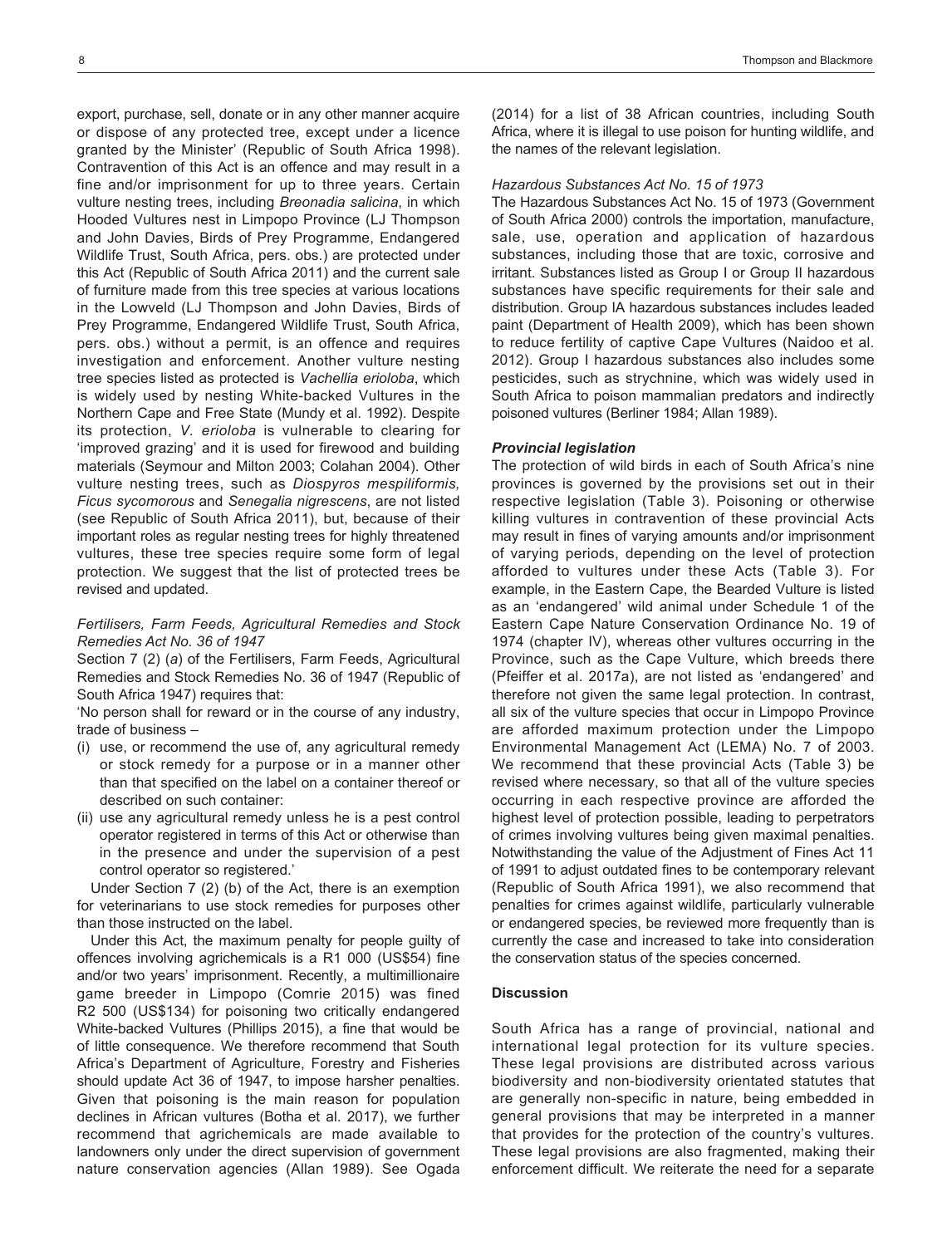review of enforcement of South Africa's environmental legislation with respect to vultures, taking into account the drivers of wildlife crime.

Laws that are most geared towards protecting vultures in South Africa are environmental laws at provincial scales. For vultures to enjoy the highest degree of protection under these provincial ordinances, all species of vultures that occur in South Africa should be elevated to 'Specially Protected' status. Correlative studies suggests that species protection is a highly relevant tool for conservation (Koleček et al. 2014). For example, a comparison of population trends of bird species in ten Eastern European countries before (1970–1990) and after (1990–2000) modern environmental legislation was enacted, revealed a significant, positive correlation between national legislation and improved population trends of protected species (Koleček et al. 2014). Similarly, supranational conservation policy brought measurable conservation benefits for birds in the European Union (Donald et al. 2007) and for species in North America (Male and Bean 2005). Given their dire conservation status (IUCN 2019) and plummeting populations of southern African vulture species (Garbett et al. 2018a), the suggestions we offer for amendments to current legislation may increase the legal protection of vultures in South Africa, which, by reducing the number and degree of the various threats to these birds, is seen to be paramount to improving their conservation status.

*Acknowledgements*  We are grateful to Sonja Krüger and Brent Coverdale (Ezemvelo KZN Wildlife) and to Lyle Wiggins (Limpopo Economic Development, Environment and Tourism), for helpful discussions about provincial environmental laws in South Africa. Dania Bruwer (National Prosecuting Authority) referred us to two cases where convictions were secured and John Davies kindly allowed us to use his reference library. We also thank two anonymous reviewers whose comments greatly improved this manuscript. The supportive environment provided by the Endangered Wildlife Trust (EWT), Ezemvelo KZN Wildlife (EKZNW) and the University of KwaZulu-Natal (UKZN) is acknowledged. The legal instruments cited and discussed in this article are current as of 14 June 2019. The ideas, arguments and opinions expressed in this article are the authors' own and do not necessarily represent those of the EWT, EKZNW or UKZN.

#### **ORCID**

Lindy J Thompson **iD** http://orcid.org/0000-0001-9847-2003

#### **References**

- African Union. 2003. African Convention on the Conservation of Nature and Natural Resources. Available from: https://au.int/en/ treaties/african-convention-conservation-nature-and-naturalresources-revised-version. [Accessed 31 January 2019].
- Allan DG. 1989. Strychnine poison and the conservation of avian scavengers in the Karoo, South Africa. *South African Journal of Wildlife Research* 19: 102–106.
- Ames PL. 1966. DDT residues in the eggs of the osprey in the north-eastern United States and their relation to nesting success. *Journal of Applied Ecology* 3: 87–97.
- Angelov I, Hashim I, Oppel S. 2013. Persistent electrocution mortality of Egyptian Vultures *Neophron percnopterus* over 28 years in East Africa. *Bird Conservation International* 23: 1–6.
- Avery D, Watson RT. 2009. Regulation of lead-based ammunition around the world. (p 161–168). In: *Ingestions of lead from spent ammunition: implications for wildlife and humans*. Watson RT, Fuller M, Pokras M, Hunt G (Eds). Boise, United States: The Peregrine Fund.
- Bamford AJ, Monadjem A, Hardy IC. 2009. Nesting habitat preference of the African White-backed Vulture *Gyps africanus* and the effects of anthropogenic disturbance. *Ibis* 151: 51–62.
- Benson PC, Plug I, Dobbs JC. 2004. An analysis of bones and other materials collected by Cape Vultures at the Kransberg and Blouberg colonies, Limpopo Province, South Africa. *Ostrich* 75: 118–132.
- Berliner D. 1984. The use of strychnine poison by farmers in the NW Transvaal and their attitudes towards vultures. *Vulture News* 12: 7–8.
- Blackmore A. 2015. The relationship between the NEMA and the public trust doctrine: The importance of the NEMA principles in safeguarding South Africa's biodiversity'. *South African Journal of Environmental Law and Policy* 20: 89–118.
- Blackmore AC. 2018. Rediscovering the origins and inclusion of the public trust doctrine in South African environmental law: a speculative analysis. *Review of European, Comparative & International Environmental Law* 27: 187–198.
- Blackmore AC, Trouwborst A. 2018. Who owns and is responsible for the elephant in the room? Management plans for free-roaming elephant in South Africa. *Bothalia* 48: 1–6.
- Boshoff AF, Minnie JC, Tambling CJ, Michael MD. 2011. The impact of power line-related mortality on the Cape Vulture *Gyps coprotheres* in a part of its range, with an emphasis on electrocution. *Bird Conservation International* 21: 311–327.
- Botha AJ, Andevski J, Bowden CGR, Gudka M, Safford RJ, Tavares J, Williams NP. 2017. Multi-species action plan to conserve African-Eurasian vultures. CMS raptors MOU technical publication no. 5. CMS Technical Series No. 4. Coordinating unit of the CMS raptors MOU, Abu Dhabi, United Arab Emirates. https://www.cms.int/raptors/sites/default/files/publication/vulturemsap\_e.pdf. [Accessed 23 February 2020].
- Bouwman H, Sereda B, Meinhardt H. 2006. Simultaneous presence of DDT and pyrethroid residues in human breast milk from a malaria endemic area in South Africa. *Environmental Pollution* 144: 902–917.
- Buechley ER, McGrady MJ, Çoban E, Şekercioğlu ÇH. 2018. Satellite tracking a wide-ranging endangered vulture species to target conservation actions in the Middle East and East Africa. *Biodiversity and Conservation* 27: 2293–2310.
- Carrete M, Sánchez-Zapata JA, Benítez JR, Lobón M, Montoya F, Donázar JA. 2012. Mortality at wind-farms is positively related to large-scale distribution and aggregation in griffon vultures. *Biological Conservation 145*: 102–108.
- CITES 1973. Convention on International Trade in Endangered Species of Wild Fauna and Flora, 1973. Available from: https:// www.cites.org/sites/default/files/eng/disc/CITES-Convention-EN. pdf. [Accessed 29 January 2019].
- Challender DW, MacMillan DC. 2014. Poaching is more than an enforcement problem. *Conservation Letters* 7: 484–494.
- Colahan BD. 2004. The status and conservation of vultures in the Free State Province of South Africa. In: The vultures of southern Africa - Quo Vadis? Proceedings of a workshop on vulture research and conservation in southern Africa. (p 81–86). Monadjem A, Anderson MD, Piper SE, Boshoff AF (Eds). http:// sungura.co.uk/Library/VultureStudyGProceedings\_final.pdf. [Accessed 23 February 2020].
- Comrie C. 2015. Ramaphosa lost a golden goose. *City Press*. Available from: https://city-press.news24.com/News/Ramaphosalost-a-golden-goose-20150928. [Accessed 28 January 2019].
- Daboné C, Buij R, Oueda A, Adjakpa JB, Guenda W, Weesie PD. 2019. Impact of human activities on the reproduction of Hooded Vultures *Necrosyrtes monachus* in Burkina Faso. *Ostrich* 90: 53–61.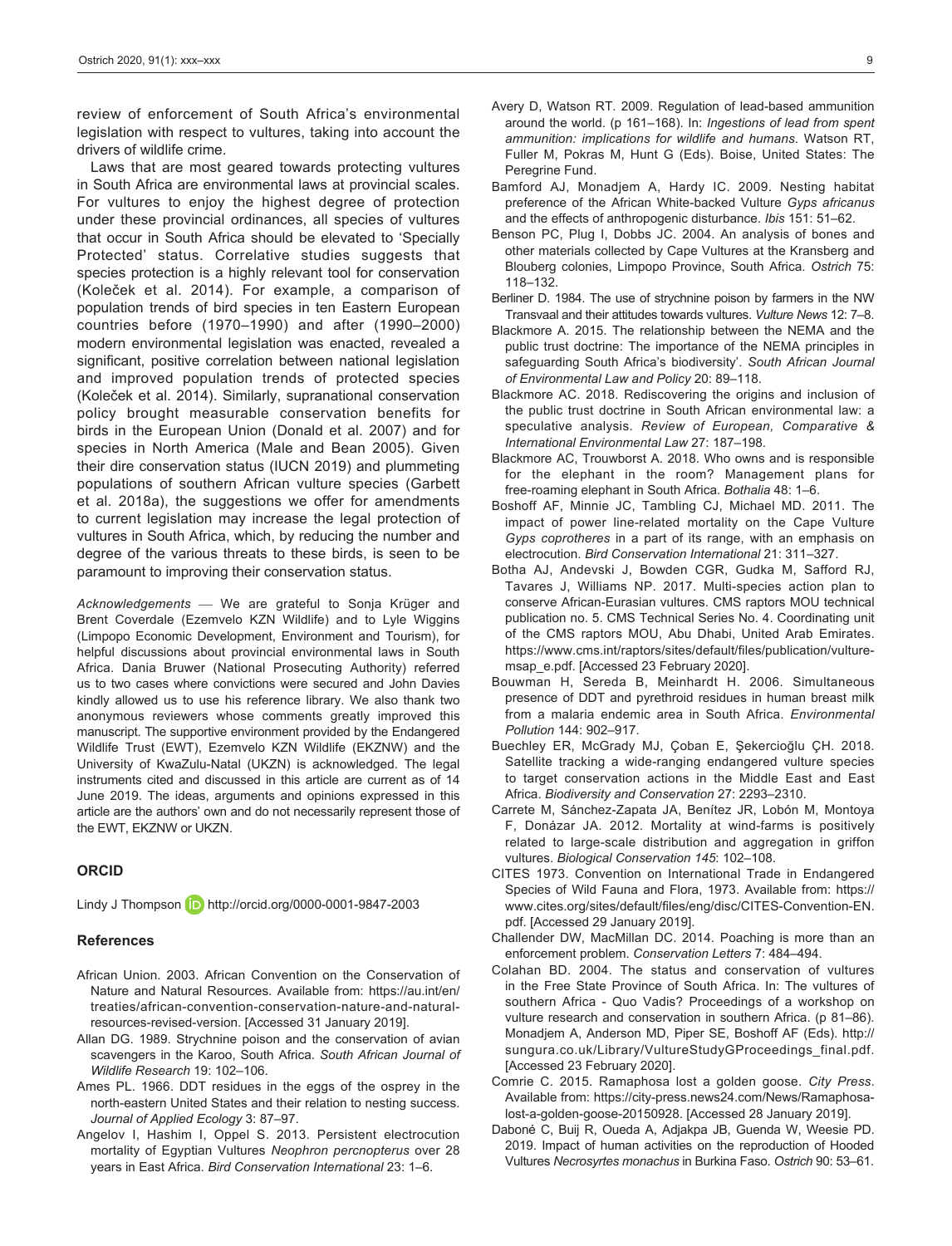- Dalton J. 2018. Live vultures and endangered bird eggs found in man's bag at Heathrow. *The UK Independent*. Available from: https://www.independent.co.uk/news/uk/home-news/. [Accessed 16 January 2019].
- de Lucas M, Janss GF, Whitfield DP, Ferrer M. 2008. Collision fatality of raptors in wind farms does not depend on raptor abundance. *Journal of Applied Ecology* 45*:* 1695–1703.
- de Lucas M, Ferrer M, Bechard MJ, Muñoz AR. 2012. Griffon vulture mortality at wind farms in southern Spain: Distribution of fatalities and active mitigation measures. *Biological Conservation* 147: 184–189.
- Department of Environmental Affairs. 2014. National Environmental Management: Biodiversity Act (10/2004): Biodiversity Management Plan for Gypaetus Barbatus Meridionalis. Gazette no. 37620. Available from: https://www.environment.gov.za/sites/ default/files/gazetted\_notices/nemba\_biodiversitymanagement\_ plangypaetusbarbatusmeridionalis\_g37620gn350\_0.pdf. [Accessed 1 June 2019].
- Department of Environmental Affairs. 2019. Transfrontier Conservation Areas. Available from: https://www.environment. gov.za/projectsprogrammes/transfrontier\_conservation\_ areas#kgalakgadi. [Accessed 1 June 2019].
- Department of Health. 2009. Government Notice No. 801. Declaration of leaded paint as Group 1 hazardous substance. Available from: http://us-cdn.creamermedia.co.za/assets/articles/ attachments/22770\_not\_801.pdf. [Accessed 5 March 2019].
- DeVault TL, Beasley JC, Olson ZH, Moleón M, Carrete M, Margalida A, Sánchez-Zapata JA. 2016. Ecosystem services provided by avian scavengers. (p 235–270). In: *Why birds matter: Avian ecological function and ecosystem services.* Şekercioğlu CH, Wenny DG, Whelan CJ (Eds). Chicago, United States: University of Chicago Press.
- Donald PF, Sanderson FJ, Burfield IJ, Bierman SM, Gregory RD, Waliczky Z. 2007. International conservation policy delivers benefits for birds in Europe. *Science* 317: 810–813.
- Eastern Cape Province. 1974. Nature Conservation Ordinance No. 19 of 1974. Available from: https://sherloc.unodc.org/res/cld/ document/nature-and-environmental-conservation-ordinance-19– of-1974-eastern-cape-province\_html/EC\_Environment\_and Nature Conservation Ordinan.pdf. [Accessed 11 February 2019].
- Fisher IJ, Pain DJ, Thomas VG. 2006. A review of lead poisoning from ammunition sources in terrestrial birds. *Biological Conservation* 131: 421–432.
- Franson JC, Pain DJ. 2011. Lead in Birds. In: *Environmental contaminants in biota: Interpreting tissue concentrations*. 2nd edition. Nelson Beyer W, Meador JP (Eds). Boca Raton, United States: CRC Press, Taylor and Francis Group.
- Free State Province. 1969. Free State Nature Conservation Ordinance 8 of 1969. Available from: https://invasives.org.za/ files/66/Provincial%20Conservation%20Regulations/293/%20 Free%20State%20Ordinance.pdf. [Accessed 13 February 2019].
- Gangoso L, Alvarez-Lloret P, Rodríguez-Navarro AA, Mateo R, Hiraldo F, Donazar JA. 2009. Long-term effects of lead poisoning on bone mineralization in vultures exposed to ammunition sources. *Environmental Pollution* 157: 569–574.
- Garbett R, Herremans M, Maude G, Reading RP, Amar A. 2018a. Raptor population trends in northern Botswana: A re-survey of road transects after 20 years. *Biological Conservation* 224: 87–99.
- Garbett R, Maude G, Hancock P, Kenny D, Reading R, Amar A. 2018b. Association between hunting and elevated blood lead levels in the critically endangered African White-backed Vulture *Gyps africanus*. *Science of the Total Environment* 630: 1654–1665.
- Gauteng Province. 1983. Transvaal Nature Conservation Ordinance No. 12 of 1983. Available from: https://cer.org.za/wp-content/ uploads/2016/03/12-83-Nature-Conservation-Ordinance.pdf. [Accessed 14 February 2019].
- Gill F, Donsker D. 2018. IOC World Bird List (v 8.2). http://www. worldbirdnames.org/. [Accessed 13 January 2019].
- Gore ML, Braszak P, Brown J, Cassey P, Duffy R, Fisher J, Graham J, Justo-Hanani R, Kirkwood AE, Lunstrum E, Machalaba C. 2019. Transnational environmental crime threatens sustainable development. *Nature Sustainability* 2: 784–786.
- Government of South Africa. 2000. Hazardous Substances Act 15 of 1973. Available from: https://cer.org.za/wp-content/ uploads/2016/10/Hazadous-Substances-Act.pdf. [Accessed 5 March 2019].
- Grier JW. 1982. Ban of DDT and subsequent recovery of reproduction in Bald Eagles. *Science* 218: 1232–1235.
- Holmes-Watts T, Watts S. 2008. Legal frameworks for and the practice of participatory natural resources management in South Africa. *Forest Policy and Economics* 10: 435–443.
- Iqbal S, Blumenthal W, Kennedy C, Yip FY, Pickard S, Flanders WD, Loringer K, Kruger K, Caldwell KL, Brown MJ. 2009. Hunting with lead: Association between blood lead levels and wild game consumption. *Environmental Research* 109: 952–959.
- IUCN. 2019. The IUCN Red List of Threatened Species. Version 2018–2. http://www.iucnredlist.org/. [Accessed 13 January 2019].
- IUCN. 2016. A path forward to address concerns over the use of lead ammunition in hunting. The World Conservation Congress, Hawai'i, United States, 1-10 September 2016. Available from: https://portals.iucn.org/library/sites/library/files/resrecfiles/ WCC\_2016\_RES\_082\_EN.pdf [Accessed 8 August 2019].
- Kelly TR, Johnson CK. 2011. Lead exposure in free-flying Turkey Vultures is associated with big game hunting in California. *PLoS One* 6: e15350.
- Koleček J, Schleuning M, Burfield IJ, Báldi A, Böhning-Gaese K, Devictor V, Fernández-Garcíaa JM, Hořák D, Van Turnhout CA, Hnatyna O, et al. 2014. Birds protected by national legislation show improved population trends in Eastern Europe. *Biological Conservation* 172: 109–116.
- Krüger SC. 2015. Bearded Vulture. (pp 55–57). In: *The Eskom Red Data Book of Birds of South Africa, Lesotho and Swaziland*. MR Taylor (Ed.). Johannesburg, South Africa: BirdLife.
- Krüger SC, Allan DG, Jenkins AR, Amar A. 2014a. Trends in territory occupancy, distribution and density of the Bearded Vulture *Gypaetus barbatus meridionalis* in southern Africa. *Bird Conservation International* 24: 162–177.
- Krüger S, Reid T, Amar A. 2014b. Differential range use between age classes of southern African Bearded Vultures *Gypaetus barbatus*. *PLoS One* 9: e114920.
- KwaZulu-Natal Province. 1974. Nature Conservation Ordinance No. 15 of 1974. Available from: https://sherloc.unodc.org/res/cld/ document/nature-conservation-ordinance-15-of-1974-kwazulunatal-province\_html/KZN\_Nature\_Conservation\_Ordinance.pdf. [Accessed 11 February 2019].
- Limpopo Province. 2003. Limpopo Environmental Management Act No. 7 of 2003. Available from: https://www.unodc.org/res/cld/ document/limpopo-environmental-management-act-7-of-2003\_ html/Limpopo Enviro Management Act.pdf. [Accessed 10 February 2019].
- Male TD, Bean MJ. 2005. Measuring progress in US endangered species conservation. *Ecology Letters* 8: 986–992.
- MaMing R, Xu G. 2015. Status and threats to vultures in China. *Vulture News* 68: 3–24.
- Mander M, Diederichs N, Ntuli L, Mavundla K, Williams V, McKean S. 2007. Survey of the trade in vultures for the traditional health industry in South Africa. Durban: South Africa: FutureWorks.
- Markandya A, Taylor T, Longo A, Murty MN, Murty S, Dhavala K. 2008. Counting the cost of vulture decline - an appraisal of the human health and other benefits of vultures in India. *Ecological Economics* 67: 194–204.
- Mashele NM. 2019. Assessing threats to African vultures and the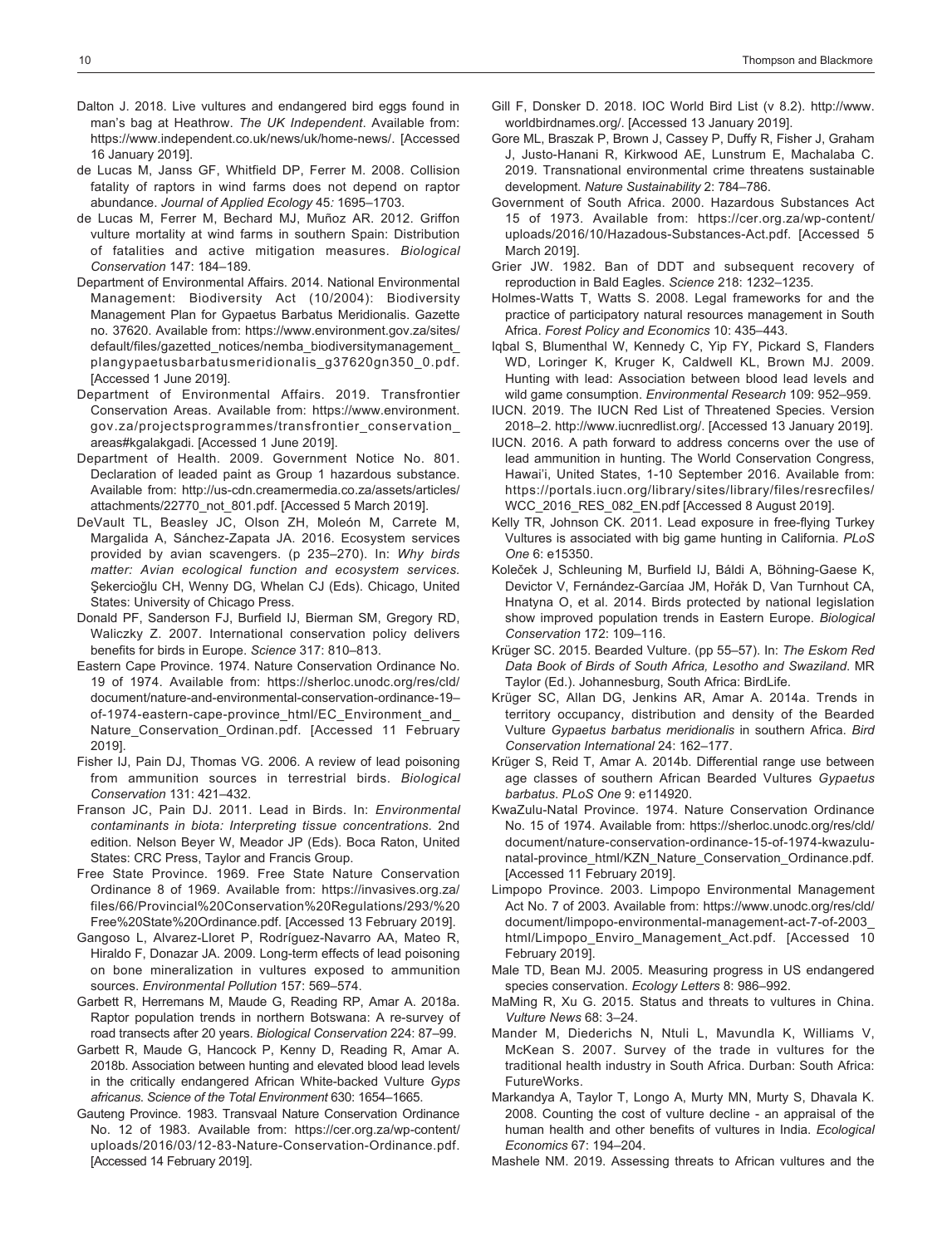effectiveness of conservation efforts in the Kruger to Canyons Biosphere Region, Mpumalanga, South Africa. MSc thesis, University of KwaZulu-Natal, Pietermaritzburg, South Africa.

- Mateo R, Molina R, Grifols J, Guitart R. 1997. Lead poisoning in a free ranging Griffon Vulture (*Gyps fulvus*). *The Veterinary Record* 140: 47–48.
- McKean S, Mander M, Diederichs N, Ntuli L, Mavundla K, Williams V, Wakelin J. 2013. The impact of traditional use on vultures in South Africa. *Vulture News* 65: 15–36.
- Moleón M, Sánchez-Zapata JA, Margalida A, Carrete M, Owen-Smith N, Donázar JA. 2014. Humans and scavengers: The evolution of interactions and ecosystem services. *Bioscience* 64: 394–403.
- Morales-Reyes Z, Pérez-García JM, Moleón M, Botella F, Carrete M, Lazcano C, Moreno-Opo R, Margalida A, Donázar JA, Sánchez-Zapata JA. 2015. Supplanting ecosystem services provided by scavengers raises greenhouse gas emissions. *Scientific Reports* 5: 7811–7816.
- Mpumalanga Province. 1998. Mpumalanga Nature Conservation Act No. 10 of 1998. Available from: https://cer.org.za/wp-content/ uploads/2016/03/10-of-1998-Mpumalanga-Nature-Conservation-Act.pdf. [Accessed 14 February 2019].
- Mullié WC, Couzi FX, Diop MS, Piot B, Peters T, Reynaud PA, Thiollay JM. 2017. The decline of an urban Hooded Vulture *Necrosyrtes monachus* population in Dakar, Senegal, over 50 years. *Ostrich* 88: 131–138.
- Mundy PJ. 1978. The Egyptian vulture (*Neophron percnopterus*) in southern Africa. *Biological Conservation* 14: 307–315.
- Mundy PJ, Butchart D, Ledger JA, Piper SE. 1992. The vultures of Africa. Randburg, South Africa: Acorn Books and Russel Friedman Books.
- Murn C, Botha A. 2018. A clear and present danger: Impacts of poisoning on a vulture population and the effect of poison response activities. *Oryx* 52: 552–558.
- Murn C, Combrink L, Ronaldson GS, Thompson C, Botha A. 2013. Population estimates of three vulture species in Kruger National Park, South Africa. *Ostrich* 84: 1–9.
- Naidoo V, Wolter K, Espie I, Kotze A. 2012. Lead toxicity: consequences and interventions in an intensively managed (*Gyps coprotheres*) vulture colony. *Journal of Zoo and Wildlife Medicine* 43: 573–578.
- Nel W. 2001. An evaluation of NEMA based on a generic framework for environmental framework legislation. *South African Journal of Environmental Law and Policy* 8: 1–36.
- Newton I, Haas MB. 1988. Pollutants in merlin eggs and their effects on breeding. *British Birds* 81: 258–269.
- North West Province. 1983. Nature Conservation Ordinance No. 12 of 1983. Available from: https://www.unodc.org/res/cld/document/ nature-conservation-ordinance-12-of-1983-north-west-province\_ html/NW\_Nature\_Conservation\_Ordinan.pdf. [Accessed 14 February 2019].
- Northern Cape Province. 2009. Northern Cape Nature Conservation Act No. 9 of 2009. Available from: https://www.unodc.org/res/cld/ document/northern-cape-nature-conservation-act-9-of-2009\_html/ NC\_Nature\_Conservation\_Act.pdf. [Accessed 14 February 2019].
- Ogada DL. 2014. The power of poison: Pesticide poisoning of Africa's wildlife. *Annals of the New York Academy of Sciences* 1322: 1–20.
- Ogada D, Botha A, Shaw P. 2016a. Ivory poachers and poison: Drivers of Africa's declining vulture populations. *Oryx* 50: 593–596.
- Ogada D, Shaw P, Beyers RL, Buij R, Murn C, Thiollay JM, Beale CM, Holdo RM, Pomeroy D, Baker N, et al. 2016b. Another continental vulture crisis: Africa's vultures collapsing toward extinction. *Conservation Letters* 9: 89–97.
- Olsen P, Emison B, Mooney N, Brothers N. 1992. DDT and dieldrin: Effects on resident peregrine falcon populations in south-eastern Australia. *Ecotoxicology (London, England)* 1: 89–100.
- Opdam P, Burgers J, Müskens GJDM. 1987. Population trend, reproduction and pesticides in Dutch sparrowhawks following the ban on DDT. *Ardea* 75: 205–212.
- Otieno PO, Lalah JO, Virani MZ, Jondiko IO, Schramm KW. 2010. Carbofuran and its toxic metabolites provide forensic evidence for Furadan exposure in vultures (*Gyps africanus*) in Kenya. *Bulletin of Environmental Contamination and Toxicology* 84: 536–544.
- Pfeiffer MB, Venter JA, Downs CT. 2017a. Cliff characteristics, neighbour requirements and breeding success of the colonial Cape Vulture *Gyps coprotheres*. *Ibis* 159: 26–37.
- Pfeiffer MB, Venter JA, Downs CT. 2017b. Observations of microtrash ingestion in Cape Vultures in the Eastern Cape, South Africa. *African Zoology* 52: 65–67.
- Phillips L. 2015. Game rancher receives hefty fine from industry body for wildlife poisoning. *Farmer's Weekly*. https://www.farmersweekly. co.za/agri-news/south-africa/. [Accessed 16 January 2019].
- Phipps WL, Willis SG, Wolter K, Naidoo V. 2013. Foraging ranges of immature African White-Backed Vultures (*Gyps africanus*) and their use of protected areas in southern Africa. *PLoS One* 8: e52813.
- Plaza PI, Lambertucci SA. 2019. What do we know about lead contamination in wild vultures and condors? A review of decades of research. *Science of the Total Environment* 654: 409–417.
- Ranson H, N'Guessan R, Lines J, Moiroux N, Nkuni Z, Corbel V. 2011. Pyrethroid resistance in African Anopheline mosquitoes: What are the implications for malaria control? *Trends in Parasitology* 27: 91–98.
- Republic of South Africa. 1947. Fertilisers, Farm Feeds, Agricultural Remedies and Stock Remedies Act No. 36 of 1947. Available from: https://www.daff.gov.za/daffweb3/LinkClick.aspx?fileticket = fF3Lyuob1Ds%3D&portalid = 0. [Accessed 28 January 2019].
- Republic of South Africa. 1962. Animals Protection Act 71 of 1962. Government Gazette Extraordinary, 22nd June, 1962. Available from: https://www.daff.gov.za/doaDev/sideMenu/acts/11%20 Animal%20Protection%20No71%20(1962).pdf. [Accessed 27 January 2019].
- Republic of South Africa. 1985. Animals Protection Amendment Act, No. 20 of 1985. Available from: https://www.gov.za/sites/default/files/ gcis\_document/201503/act-20-1985.pdf. [Accessed 11 June 2019].
- Republic of South Africa. 1989. Environment Conservation Act No. 73 of 1989. Available from: https://cer.org.za/wp-content/ uploads/2014/02/73-of-1989-ENVIRONMENT-CONSERVATION-ACT\_18–Sep-2009-to-date.pdf. [Accessed 31 January 2019].
- Republic of South Africa. 1991. Adjustment of Fines Act 101 of 1991. Available from: https://www.gov.za/sites/default/files/gcis\_ document/201505/act-101-1991.pdf. [Accessed 13 June 2019].
- Republic of South Africa. 1996. 'Constitution of the Republic of South Africa'. Available from: http://www.justice.gov.za/ legislation/constitution/SAConstitution-web-eng.pdf. [Accessed 12 February 2019].
- Republic of South Africa. 1997. Abolition of Corporal Punishment Act, 1997. Gazette No. 18256, Vol 387, Cape Town, 5 September 1997. Available from: https://www.gov.za/sites/default/files/gcis\_ document/201409/a33-97.pdf. [Accessed 13 June 2019].
- Republic of South Africa. 1998. National Forests Act (No. 30 of 1998). Available from: https://www.gov.za/sites/default/files/gcis\_ document/201409/a84-98.pdf. [Accessed 2 June 2019].
- Republic of South Africa. 1999. National Heritage Resources Act 25 of 1999. Available from: http://www.dac.gov.za/sites/default/files/ Legislations%20Files/a25-99.pdf. [Accessed 31 January 2019].
- Republic of South Africa. 2003. National Environmental Management: Protected Areas Act 57. Government Gazette, Vol. 464, No. 26025. Available from: https://www.environment.gov. za/sites/default/files/legislations/nema\_amendment\_act57.pdf. [Accessed 12 February 2019].
- Republic of South Africa. 2004. National Environmental Management: Biodiversity Act 10. Government Gazette, Vol. 467, No. 26436. Available from: https://www.sanbi.org/wp-content/uploads/2018/04/